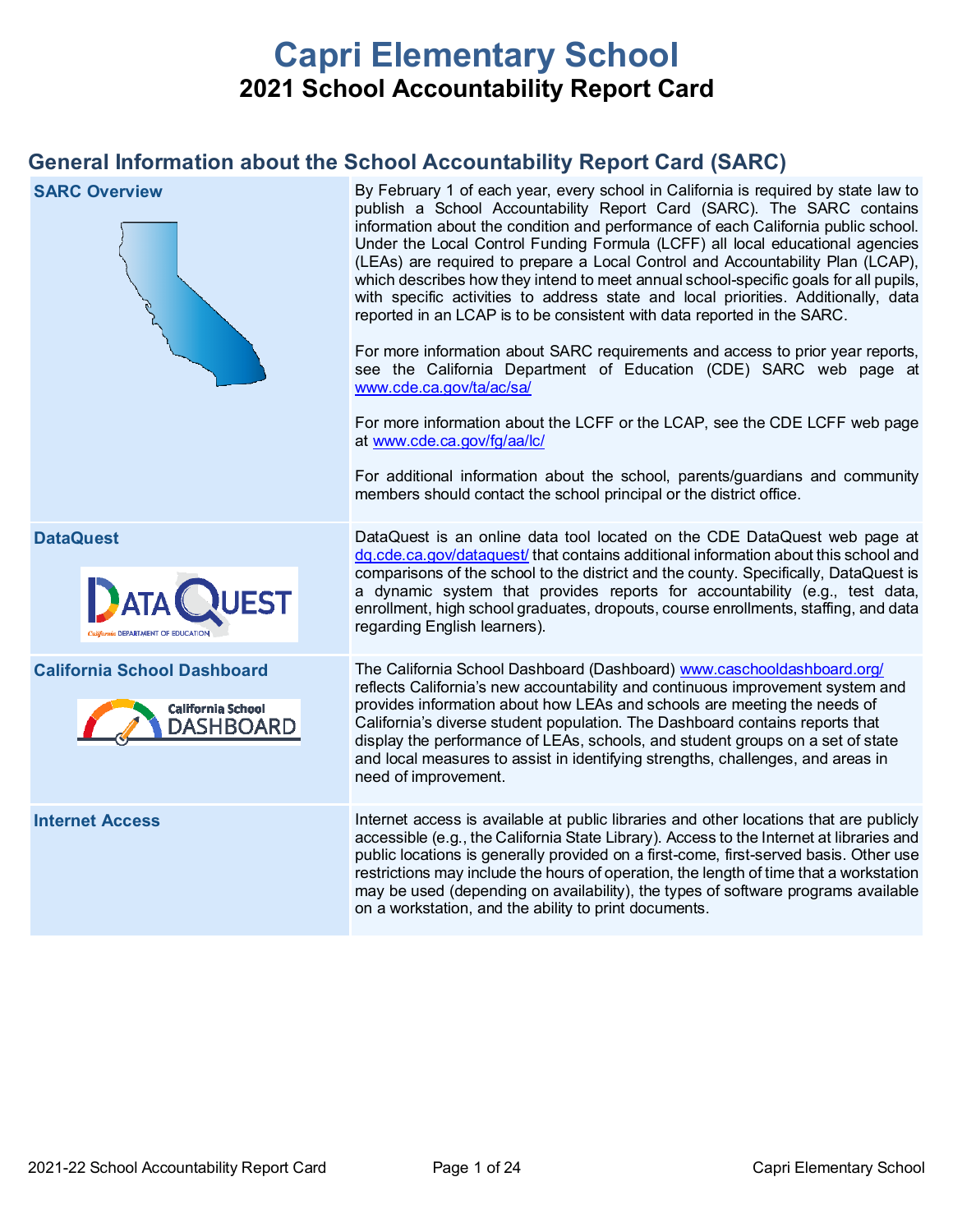## **2021-22 School Contact Information**

| <b>School Name</b>                               | Capri Elementary School |  |  |  |  |
|--------------------------------------------------|-------------------------|--|--|--|--|
| <b>Street</b>                                    | 941 Capri Rd.           |  |  |  |  |
| City, State, Zip                                 | Encinitas, CA 92024     |  |  |  |  |
| <b>Phone Number</b>                              | 760.944.4360            |  |  |  |  |
| <b>Principal</b>                                 | <b>Stacy Crum</b>       |  |  |  |  |
| <b>Email Address</b>                             | stacy.crum@eusd.net     |  |  |  |  |
| <b>School Website</b>                            | https://capri.eusd.net/ |  |  |  |  |
| County-District-School (CDS) Code 37680806066989 |                         |  |  |  |  |

| <b>2021-22 District Contact Information</b> |                                                         |  |  |  |
|---------------------------------------------|---------------------------------------------------------|--|--|--|
| <b>District Name</b>                        | <b>Encinitas Union Elementary School District</b>       |  |  |  |
| <b>Phone Number</b>                         | 760.944.4300                                            |  |  |  |
| Superintendent                              | Andrée Grey                                             |  |  |  |
| <b>Email Address</b>                        | andree.grey@eusd.net                                    |  |  |  |
| <b>District Website Address</b>             | https://www.eusd.net/our-district/school-accountability |  |  |  |

#### **2021-22 School Overview**

Capri Elementary School has served the community of Leucadia in north coastal San Diego County since opening in 1969. Our families describe our K-6 school of 700 students as a "hidden jewel overlooking the Pacific" and is a California Distinguished School.

Capri's students are culturally, linguistically, and economically diverse. Capitalizing on our diverse cultural resources, Capri has developed an exemplary Dual Language Immersion program in Spanish, which serves students from throughout the district. The Dual Language Immersion Program is a challenging and rigorous academic program in which Spanish is used as the primary language of instruction. The program implements a 90/10-immersion model in which K-1 students receive 90% of their instruction in Spanish and 10% in English. Each year after first grade, the percentage of time instructed in English in core subjects increases by 10% annually, until 4th -6th grade, which is 50/50. The goals of the program are: academic excellence, fluency and literacy in both languages, and cross-cultural understanding.

Thanks to our PTA and Encinitas Education Foundation, we engage yoga, science, art, and garden/cooking consultants who further enrich our students' experience at Capri. Capri's talented teachers are highly educated, intelligent, caring, and collaborative. Capri's students are sensitive, curious, imaginative, and hard-working. Together, we share our beautiful campus, pursuing our vision of exceptional learning for every child.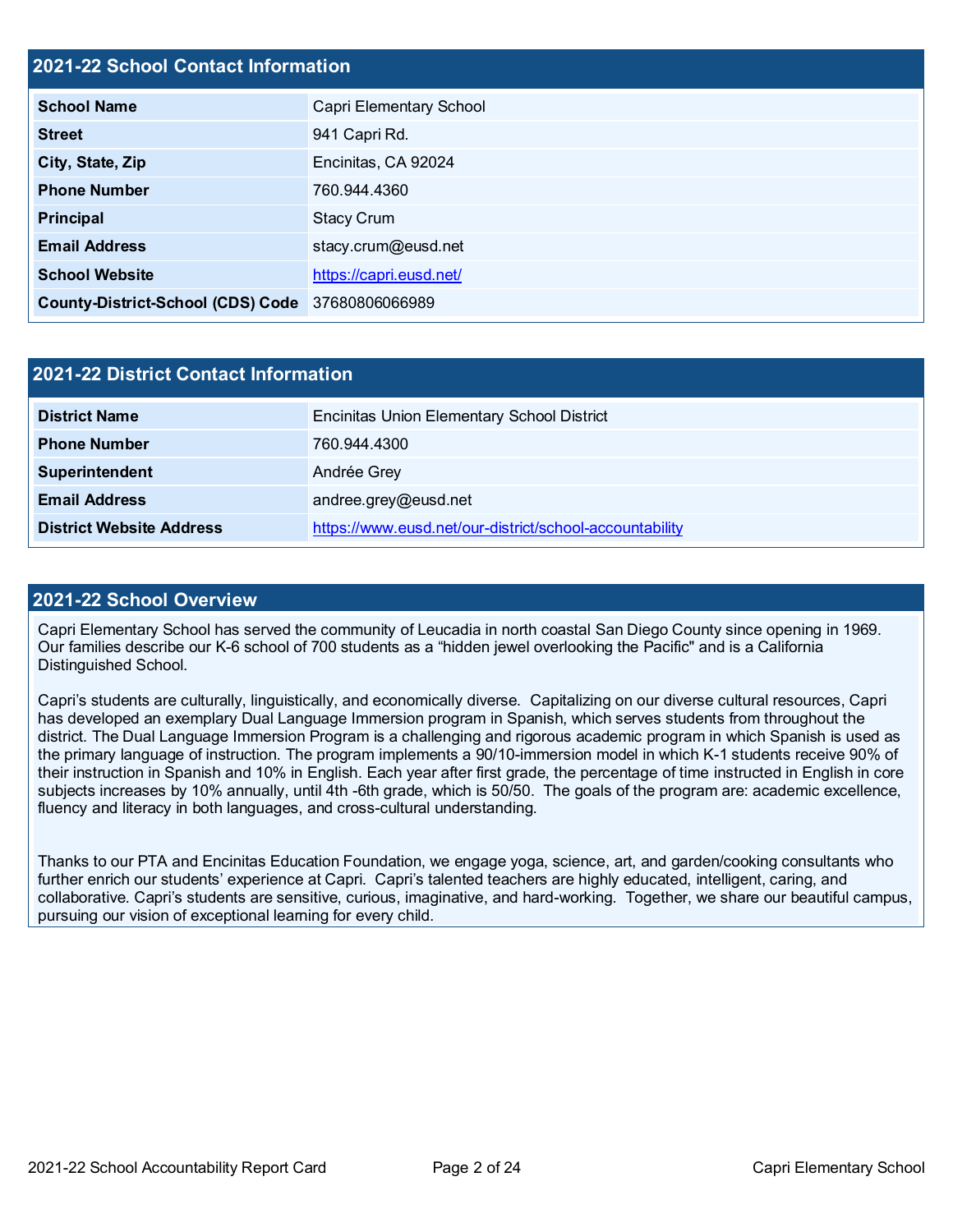## **About this School**

| 2020-21 Student Enrollment by Grade Level |                           |  |  |  |
|-------------------------------------------|---------------------------|--|--|--|
| <b>Grade Level</b>                        | <b>Number of Students</b> |  |  |  |
| Kindergarten                              | 75                        |  |  |  |
| Grade 1                                   | 88                        |  |  |  |
| Grade 2                                   | 99                        |  |  |  |
| Grade 3                                   | 86                        |  |  |  |
| Grade 4                                   | 96                        |  |  |  |
| Grade 5                                   | 80                        |  |  |  |
| Grade 6                                   | 97                        |  |  |  |
| <b>Total Enrollment</b>                   | 621                       |  |  |  |

## **2020-21 Student Enrollment by Student Group**

| <b>Student Group</b>                   | <b>Percent of Total Enrollment</b> |
|----------------------------------------|------------------------------------|
| Female                                 | 50.4                               |
| <b>Male</b>                            | 49.6                               |
| American Indian or Alaska Native       | 0.2                                |
| <b>Asian</b>                           | 2.7                                |
| <b>Black or African American</b>       | 0.3                                |
| <b>Filipino</b>                        | 0.2                                |
| <b>Hispanic or Latino</b>              | 35.7                               |
| <b>Two or More Races</b>               | 2.6                                |
| <b>White</b>                           | 57                                 |
| <b>English Learners</b>                | 15.9                               |
| <b>Socioeconomically Disadvantaged</b> | 24.5                               |
| <b>Students with Disabilities</b>      | 9.8                                |

## **A. Conditions of Learning State Priority: Basic**

The SARC provides the following information relevant to the State priority: Basic (Priority 1):

- Degree to which teachers are appropriately assigned and fully credentialed in the subject area and for the pupils they are teaching;
- Pupils have access to standards-aligned instructional materials; and
- School facilities are maintained in good repair

Note: For more information refer to the Updated Teacher Equity Definitions web page at<https://www.cde.ca.gov/pd/ee/teacherequitydefinitions.asp>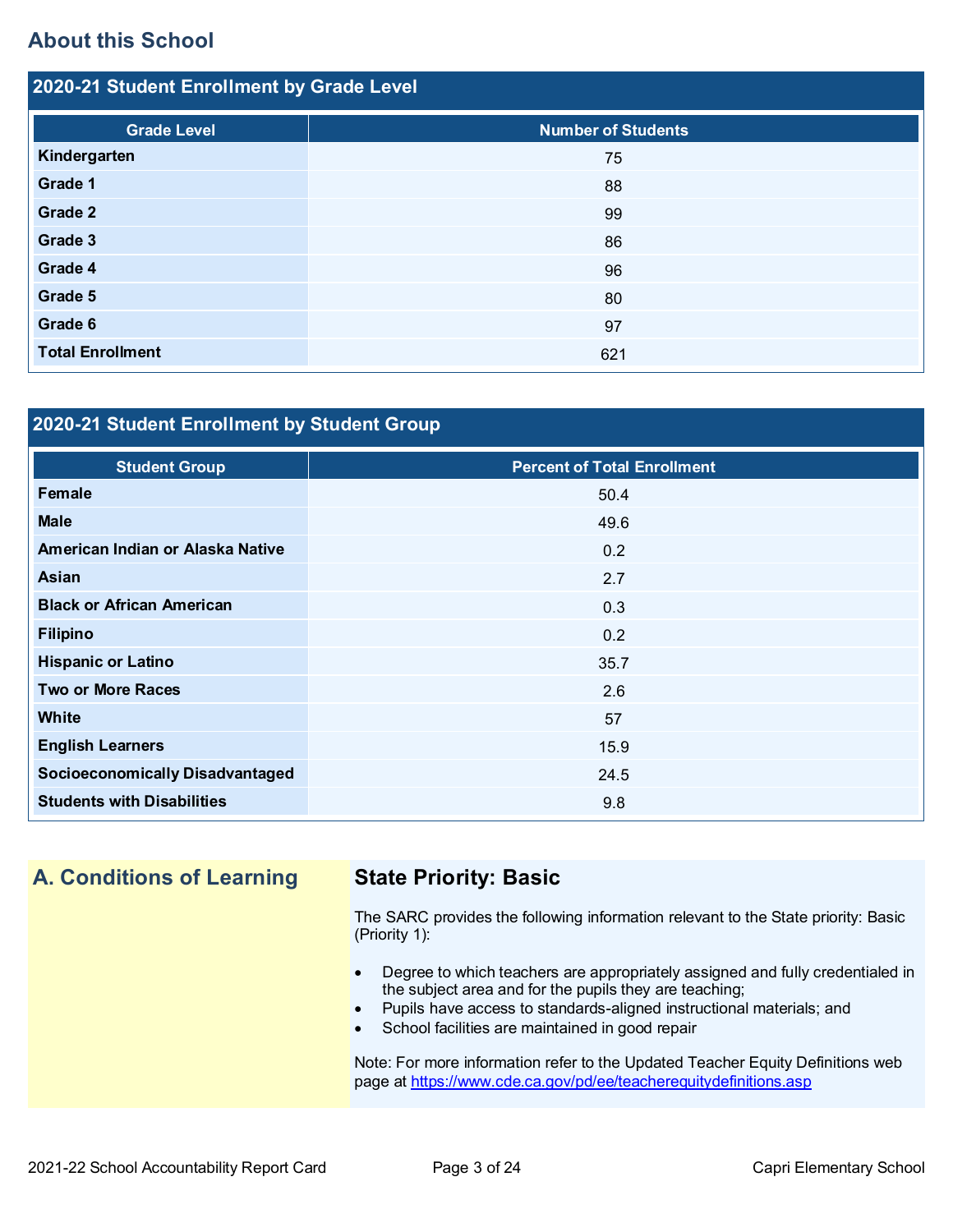| 2019-20 Teacher Preparation and Placement                                                       |         |  |  |  |
|-------------------------------------------------------------------------------------------------|---------|--|--|--|
| <b>Authorization/Assignment</b>                                                                 | 2019-20 |  |  |  |
| Fully (Preliminary or Clear) Credentialed for Subject and Student Placement (properly assigned) |         |  |  |  |
| <b>Intern Credential Holders Properly Assigned</b>                                              |         |  |  |  |
| Teachers Without Credentials and Misassignments ("ineffective" under ESSA)                      |         |  |  |  |
| Credentialed Teachers Assigned Out-of-Field ("out-of-field" under ESSA)                         |         |  |  |  |
| <b>Unknown</b>                                                                                  |         |  |  |  |
| <b>Total Teaching Positions</b>                                                                 |         |  |  |  |
|                                                                                                 |         |  |  |  |

Note: The data in this table is based on Full Time Equivalent (FTE) status. One FTE equals one staff member working full time; one FTE could also represent two staff members who each work 50 percent of full time. Additionally, an assignment is defined as a position that an educator is assigned to based on setting, subject, and grade level. An authorization is defined as the services that an educator is authorized to provide to students.

# **2019-20 Teachers Without Credentials and Misassignments (considered "ineffective" under ESSA)**

| <b>Authorization/Assignment</b>                              | 2019-20 |
|--------------------------------------------------------------|---------|
| <b>Permits and Waivers</b>                                   |         |
| <b>Misassignments</b>                                        |         |
| <b>Vacant Positions</b>                                      |         |
| <b>Total Teachers Without Credentials and Misassignments</b> |         |

## **2019-20 Credentialed Teachers Assigned Out-of-Field (considered "out-of-field" under ESSA)**

| <b>Indicator</b>                                       | 2019-20 |
|--------------------------------------------------------|---------|
| Credentialed Teachers Authorized on a Permit or Waiver |         |
| <b>Local Assignment Options</b>                        |         |
| <b>Total Out-of-Field Teachers</b>                     |         |

## **2019-20 Class Assignments**

| <b>Indicator</b>                                                                                                                                    | 2019-20 |
|-----------------------------------------------------------------------------------------------------------------------------------------------------|---------|
| <b>Misassignments for English Learners</b><br>(a percentage of all the classes with English learners taught by teachers that are misassigned)       |         |
| No credential, permit or authorization to teach<br>(a percentage of all the classes taught by teachers with no record of an authorization to teach) |         |

| 2021-22 Quality, Currency, Availability of Textbooks and Other Instructional Materials |  |  |  |  |  |  |
|----------------------------------------------------------------------------------------|--|--|--|--|--|--|
| Year and month in which the data were collected<br>September, 2021                     |  |  |  |  |  |  |
|                                                                                        |  |  |  |  |  |  |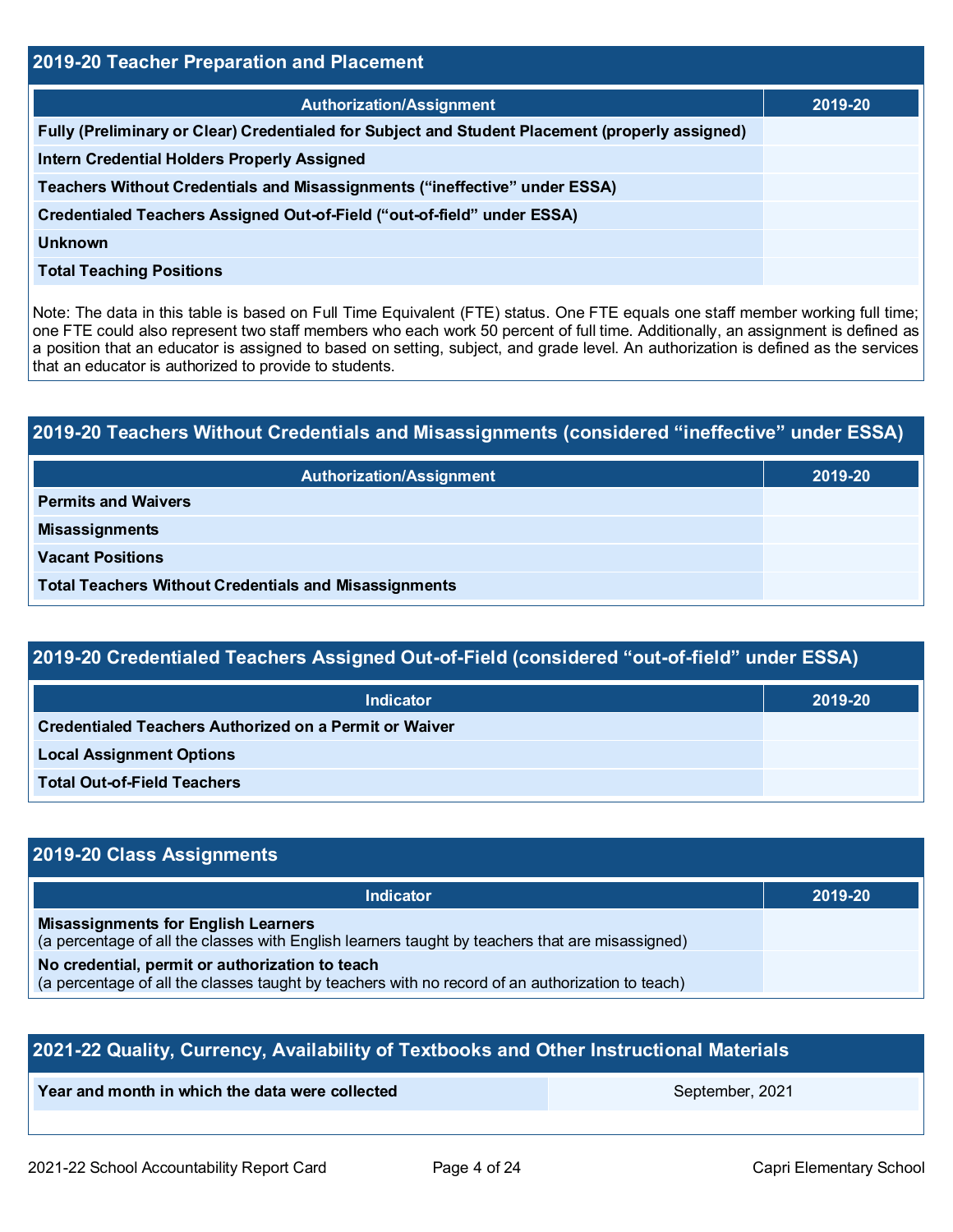| <b>Subject</b>                | Textbooks and Other Instructional Materials/year of<br><b>Adoption</b> | <b>From</b><br><b>Most</b><br><b>Recent</b><br><b>Adoption</b> | <b>Percent</b><br><b>Students</b><br><b>Lacking Own</b><br><b>Assigned</b><br>Copy |
|-------------------------------|------------------------------------------------------------------------|----------------------------------------------------------------|------------------------------------------------------------------------------------|
| <b>Reading/Language Arts</b>  | National Geographic/2017                                               | Yes                                                            | $\mathbf 0$                                                                        |
| <b>Mathematics</b>            | Scott Foresman-Addison Wesley/2009                                     | Yes                                                            | $\Omega$                                                                           |
| <b>Science</b>                | Houghton Mifflin/2007                                                  | Yes                                                            | $\Omega$                                                                           |
| <b>History-Social Science</b> | Harcourt/2006                                                          | Yes                                                            | 0                                                                                  |

## **School Facility Conditions and Planned Improvements**

Capri Elementary School provides a safe, clean environment for all students, staff and volunteers. The school facilities were built in 1969 and currently include the library, multi-purpose room, staff lounge, science lab, twenty two permanent classrooms, seven portable classrooms, and two playgrounds. Improvements made in 2018-19: Replaced worn ramps to portables, new flooring throughout the entire campus, and the Capri garden area underwent a complete revitalization as a part of our Green Team work. In 2018, the library was beautified with paint and new flexible seating and is now known as Capri Commons. We also built two new ball walls on the playground.

District maintenance supervisors are proactive and conduct inspections at school sites on a continual basis. Repairs necessary to keep the school in good repair and working order are completed in a timely manner. A work order process is used to ensure efficient service and that emergency repairs are given the highest priority. District maintenance has indicated that 100% of all toilets on school grounds are in working order.

#### **Year and month of the most recent FIT report** February 2021

| <b>System Inspected</b>                                                | <b>Rate</b><br>Good <sub>1</sub> | Rate <br>Fair | Rate<br>Poor | <b>Repair Needed and Action Taken or Planned</b> |
|------------------------------------------------------------------------|----------------------------------|---------------|--------------|--------------------------------------------------|
| <b>Systems:</b><br>Gas Leaks, Mechanical/HVAC, Sewer                   | X                                |               |              | Ceiling tiles with previous water stains         |
| Interior:<br><b>Interior Surfaces</b>                                  |                                  | X             |              |                                                  |
| <b>Cleanliness:</b><br>Overall Cleanliness, Pest/Vermin Infestation    | X                                |               |              |                                                  |
| <b>Electrical</b>                                                      | X                                |               |              |                                                  |
| <b>Restrooms/Fountains:</b><br>Restrooms, Sinks/ Fountains             | $\times$                         |               |              |                                                  |
| Safety:<br>Fire Safety, Hazardous Materials                            | $\times$                         |               |              |                                                  |
| Structural:<br><b>Structural Damage, Roofs</b>                         | $\times$                         |               |              |                                                  |
| External:<br>Playground/School Grounds, Windows/<br>Doors/Gates/Fences | $\times$                         |               |              |                                                  |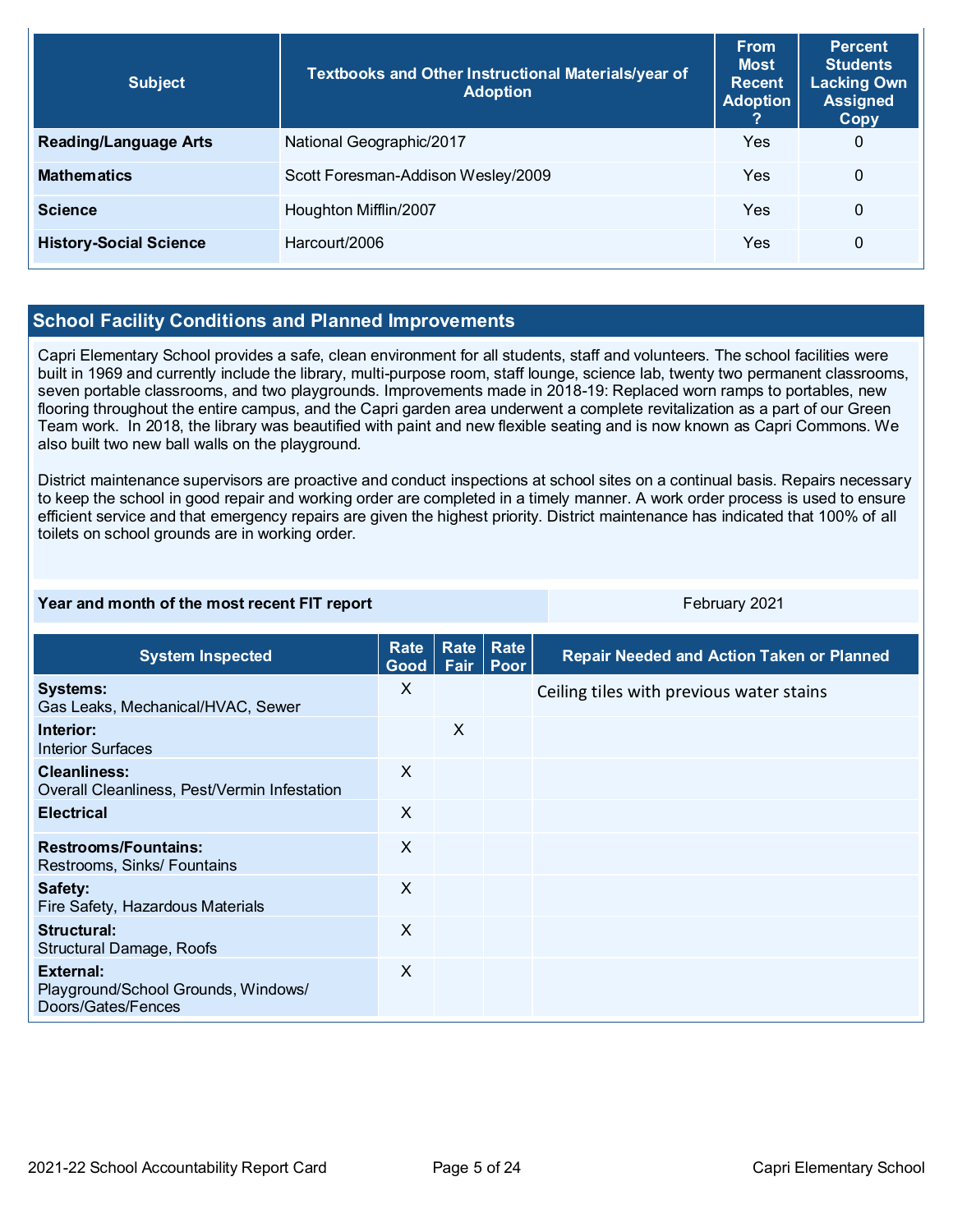| <b>Overall Facility Rate</b> |      |      |      |
|------------------------------|------|------|------|
| <b>Exemplary</b>             | Good | Fair | Poor |
| ⌒                            |      |      |      |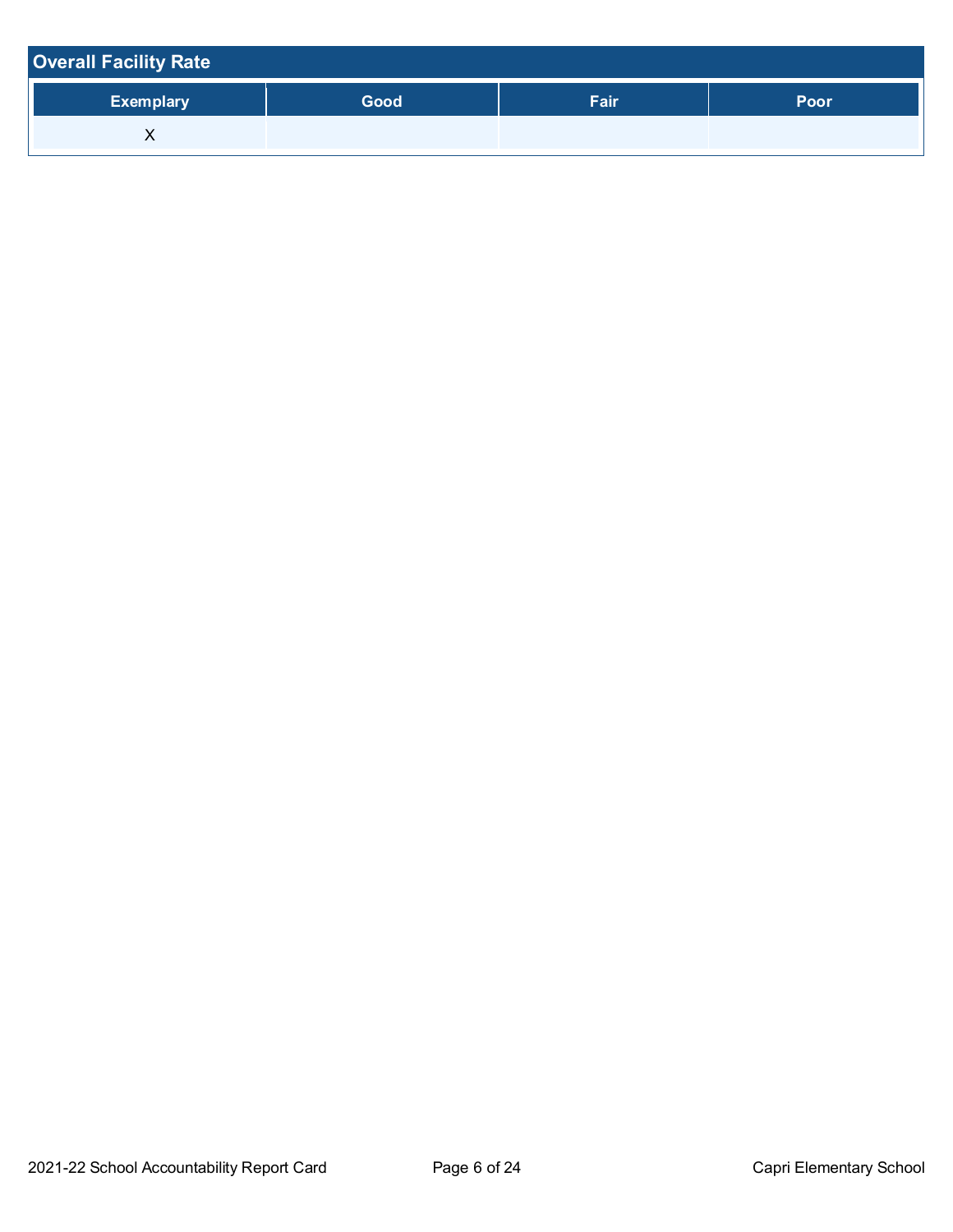## **B. Pupil Outcomes State Priority: Pupil Achievement**

The SARC provides the following information relevant to the State priority: Pupil Achievement (Priority 4):

#### **Statewide Assessments**

(i.e., California Assessment of Student Performance and Progress [CAASPP] System includes the Smarter Balanced Summative Assessments for students in the general education population and the California Alternate Assessments [CAAs] for English language arts/literacy [ELA] and mathematics given in grades three through eight and grade eleven. Only eligible students may participate in the administration of the CAAs. CAAs items are aligned with alternate achievement standards, which are linked with the Common Core State Standards [CCSS] for students with the most significant cognitive disabilities).

The CAASPP System encompasses the following assessments and student participation requirements:

- 1. **Smarter Balanced Summative Assessments and CAAs for ELA** in grades three through eight and grade eleven.
- 2. **Smarter Balanced Summative Assessments and CAAs for mathematics** in grades three through eight and grade eleven.
- 3. **California Science Test (CAST) and CAAs for Science** in grades five, eight, and once in high school (i.e., grade ten, eleven, or twelve).

#### **SARC Reporting in the 2020-2021 School Year Only**

Where the most viable option, LEAs were required to administer the statewide summative assessment in ELA and mathematics. Where a statewide summative assessment was not the most viable option for the LEA (or for one or more gradelevel[s] within the LEA) due to the pandemic, LEAs were allowed to report results from a different assessment that met the criteria established by the State Board of Education (SBE) on March 16, 2021. The assessments were required to be:

- Aligned with CA CCSS for ELA and mathematics;
- Available to students in grades 3 through 8, and grade 11; and
- Uniformly administered across a grade, grade span, school, or district to all eligible students.

#### **Options**

Note that the CAAs could only be administered in-person following health and safety requirements. If it was not viable for the LEA to administer the CAAs in person with health and safety guidelines in place, the LEA was directed to not administer the tests. There were no other assessment options available for the CAAs. Schools administered the Smarter Balanced Summative Assessments for ELA and mathematics, other assessments that meet the SBE criteria, or a combination of both, and they could only choose one of the following:

- Smarter Balanced ELA and mathematics summative assessments;
- Other assessments meeting the SBE criteria; or
- Combination of Smarter Balanced ELA and mathematics summative assessments and other assessments.

The percentage of students who have successfully completed courses that satisfy the requirements for entrance to the University of California and the California State University, or career technical education sequences or programs of study.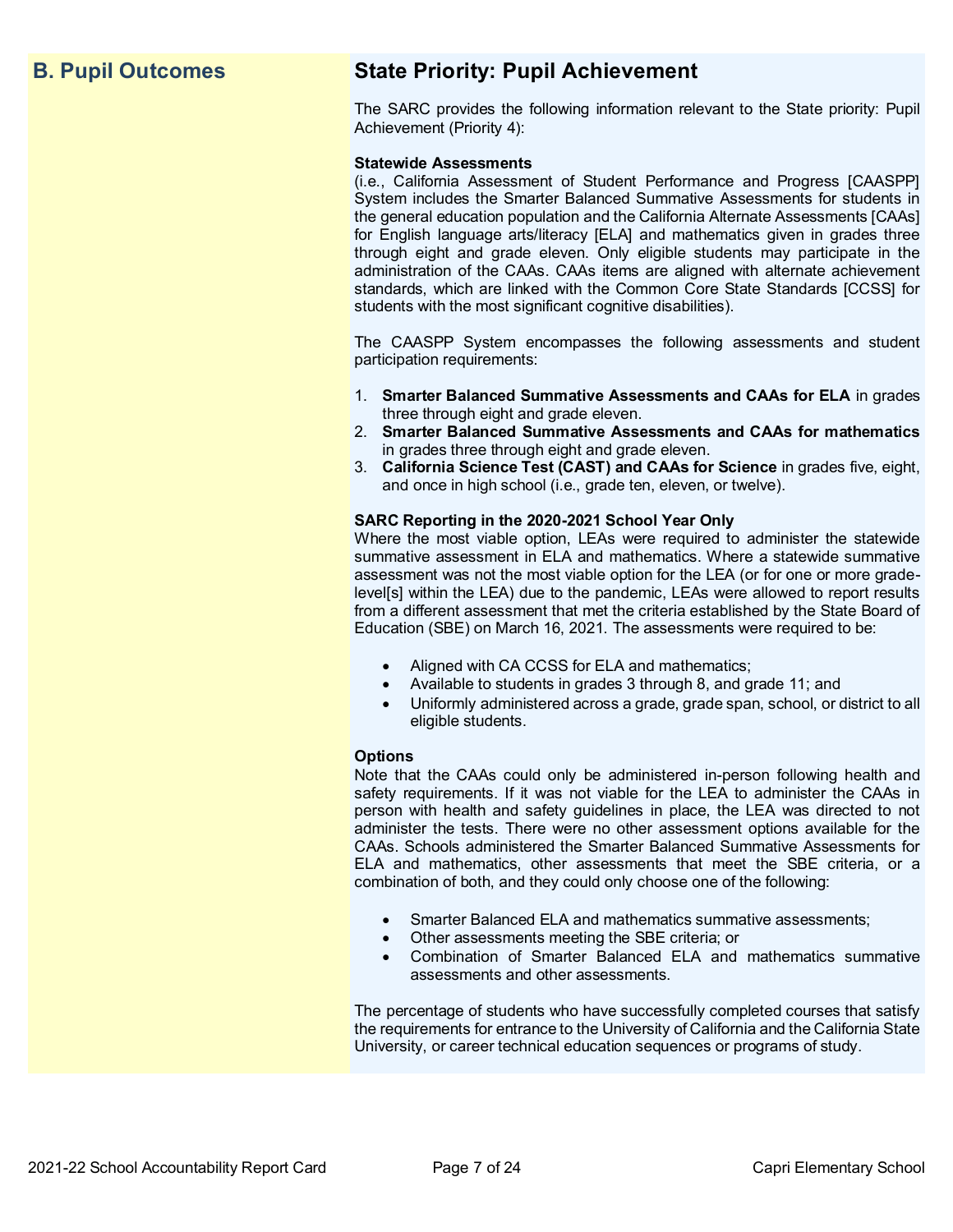## **Percentage of Students Meeting or Exceeding the State Standard on CAASPP**

This table displays CAASPP test results in ELA and mathematics for all students grades three through eight and grade eleven taking and completing a state-administered assessment.

The 2019-2020 data cells with N/A values indicate that the 2019-2020 data are not available due to the COVID-19 pandemic and resulting summative test suspension. The Executive Order N-30-20 was issued which waived the assessment, accountability, and reporting requirements for the 2019-2020 school year.

The 2020-2021 data cells have N/A values because these data are not comparable to other year data due to the COVID-19 pandemic during the 2020-2021 school year. Where the CAASPP assessments in ELA and/or mathematics is not the most viable option, the LEAs were allowed to administer local assessments. Therefore, the 2020-2021 data between school years for the school, district, state are not an accurate comparison. As such, it is inappropriate to compare results of the 2020-2021 school year to other school years.

| <b>Subject</b>                                                       | <b>School</b><br>2019-20 | <b>School</b><br>2020-21 | <b>District</b><br>2019-20 | <b>District</b><br>2020-21 | <b>State</b><br>2019-20 | State<br>2020-21 |
|----------------------------------------------------------------------|--------------------------|--------------------------|----------------------------|----------------------------|-------------------------|------------------|
| <b>English Language Arts/Literacy</b><br>$\left($ grades 3-8 and 11) | N/A                      | N/A                      | N/A                        | N/A                        | N/A                     | N/A              |
| <b>Mathematics</b><br>$(grades 3-8 and 11)$                          | N/A                      | N/A                      | N/A                        | N/A                        | N/A                     | N/A              |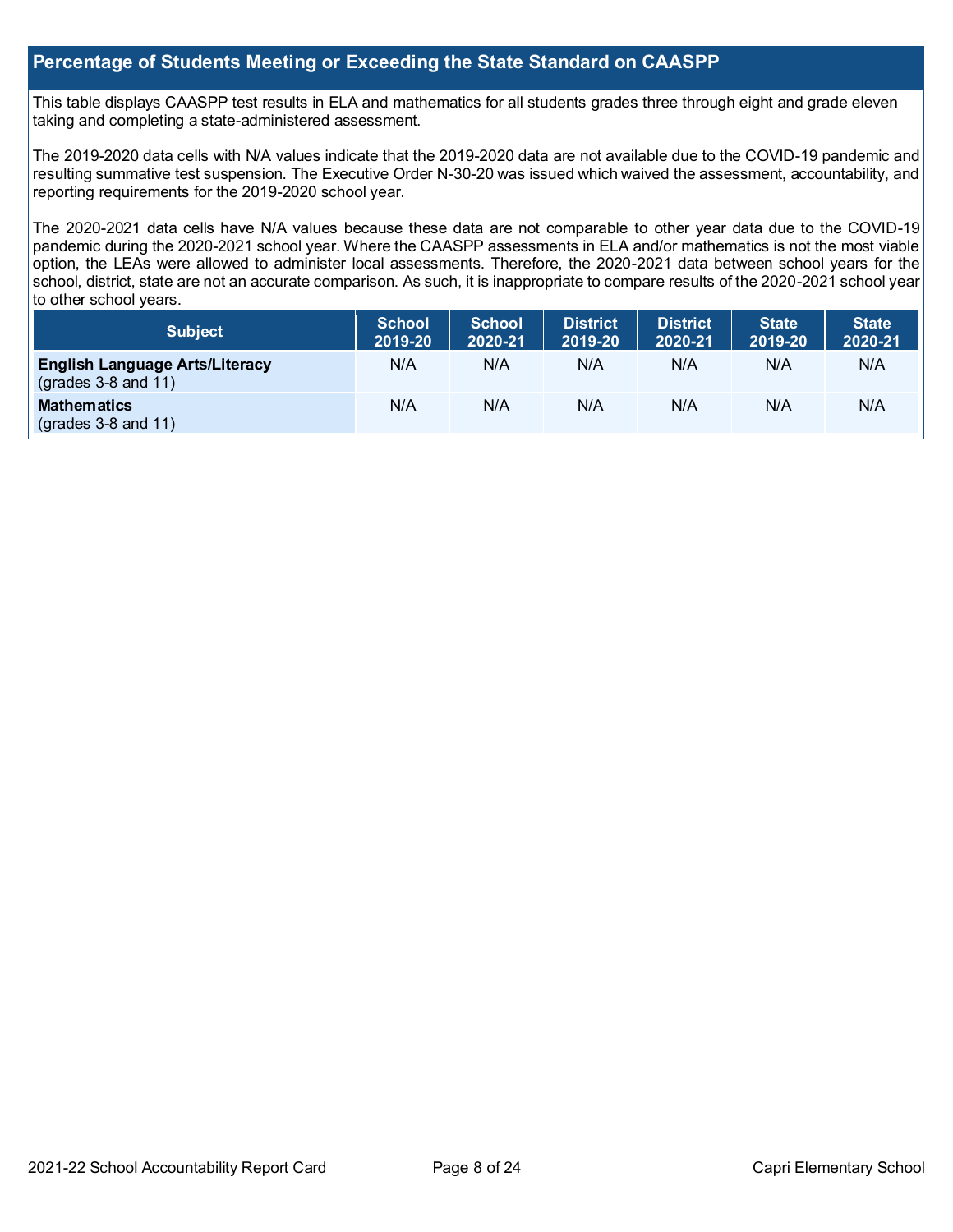## **2020-21 CAASPP Test Results in ELA by Student Group**

This table displays CAASPP test results in ELA by student group for students grades three through eight and grade eleven taking and completing a state-administered assessment. The CDE will populate this table for schools in cases where the school administered the CAASPP assessment. In cases where the school administered a local assessment instead of CAASPP, the CDE will populate this table with "NT" values, meaning this school did not test students using the CAASPP. See the local assessment(s) table for more information.

| <b>CAASPP</b><br><b>Student Groups</b>               | <b>CAASPP</b><br><b>Total</b><br><b>Enrollment</b> | <b>CAASPP</b><br><b>Number</b><br><b>Tested</b> | <b>CAASPP</b><br><b>Percent</b><br><b>Tested</b> | <b>CAASPP</b><br><b>Percent</b><br><b>Not Tested</b> | <b>CAASPP</b><br><b>Percent</b><br>Met or<br><b>Exceeded</b> |
|------------------------------------------------------|----------------------------------------------------|-------------------------------------------------|--------------------------------------------------|------------------------------------------------------|--------------------------------------------------------------|
| <b>All Students</b>                                  | 343                                                | <b>NT</b>                                       | <b>NT</b>                                        | <b>NT</b>                                            | <b>NT</b>                                                    |
| <b>Female</b>                                        | 164                                                | <b>NT</b>                                       | <b>NT</b>                                        | <b>NT</b>                                            | <b>NT</b>                                                    |
| <b>Male</b>                                          | 179                                                | <b>NT</b>                                       | <b>NT</b>                                        | <b>NT</b>                                            | <b>NT</b>                                                    |
| American Indian or Alaska Native                     | $- -$                                              | <b>NT</b>                                       | <b>NT</b>                                        | <b>NT</b>                                            | <b>NT</b>                                                    |
| <b>Asian</b>                                         | 11                                                 | <b>NT</b>                                       | <b>NT</b>                                        | <b>NT</b>                                            | <b>NT</b>                                                    |
| <b>Black or African American</b>                     | $-$                                                | <b>NT</b>                                       | <b>NT</b>                                        | <b>NT</b>                                            | <b>NT</b>                                                    |
| <b>Filipino</b>                                      | $\Omega$                                           | $\mathbf 0$                                     | $\mathbf{0}$                                     | $\mathbf 0$                                          | 0                                                            |
| <b>Hispanic or Latino</b>                            | 120                                                | <b>NT</b>                                       | <b>NT</b>                                        | <b>NT</b>                                            | <b>NT</b>                                                    |
| Native Hawaiian or Pacific Islander                  | $\mathbf 0$                                        | $\mathbf 0$                                     | $\mathbf 0$                                      | $\mathbf 0$                                          | 0                                                            |
| <b>Two or More Races</b>                             | $- -$                                              | <b>NT</b>                                       | <b>NT</b>                                        | <b>NT</b>                                            | <b>NT</b>                                                    |
| <b>White</b>                                         | 204                                                | <b>NT</b>                                       | <b>NT</b>                                        | <b>NT</b>                                            | <b>NT</b>                                                    |
| <b>English Learners</b>                              | 58                                                 | <b>NT</b>                                       | <b>NT</b>                                        | <b>NT</b>                                            | <b>NT</b>                                                    |
| <b>Foster Youth</b>                                  | 0                                                  | $\mathbf 0$                                     | $\mathbf 0$                                      | $\mathbf 0$                                          | $\mathbf 0$                                                  |
| <b>Homeless</b>                                      | $\pmb{0}$                                          | $\pmb{0}$                                       | $\pmb{0}$                                        | $\mathbf 0$                                          | 0                                                            |
| <b>Military</b>                                      | $\mathbf 0$                                        | $\pmb{0}$                                       | $\overline{0}$                                   | $\overline{0}$                                       | 0                                                            |
| <b>Socioeconomically Disadvantaged</b>               | 93                                                 | <b>NT</b>                                       | <b>NT</b>                                        | <b>NT</b>                                            | <b>NT</b>                                                    |
| <b>Students Receiving Migrant Education Services</b> | $\overline{\phantom{a}}$                           | <b>NT</b>                                       | <b>NT</b>                                        | <b>NT</b>                                            | <b>NT</b>                                                    |
| <b>Students with Disabilities</b>                    | 51                                                 | <b>NT</b>                                       | <b>NT</b>                                        | <b>NT</b>                                            | <b>NT</b>                                                    |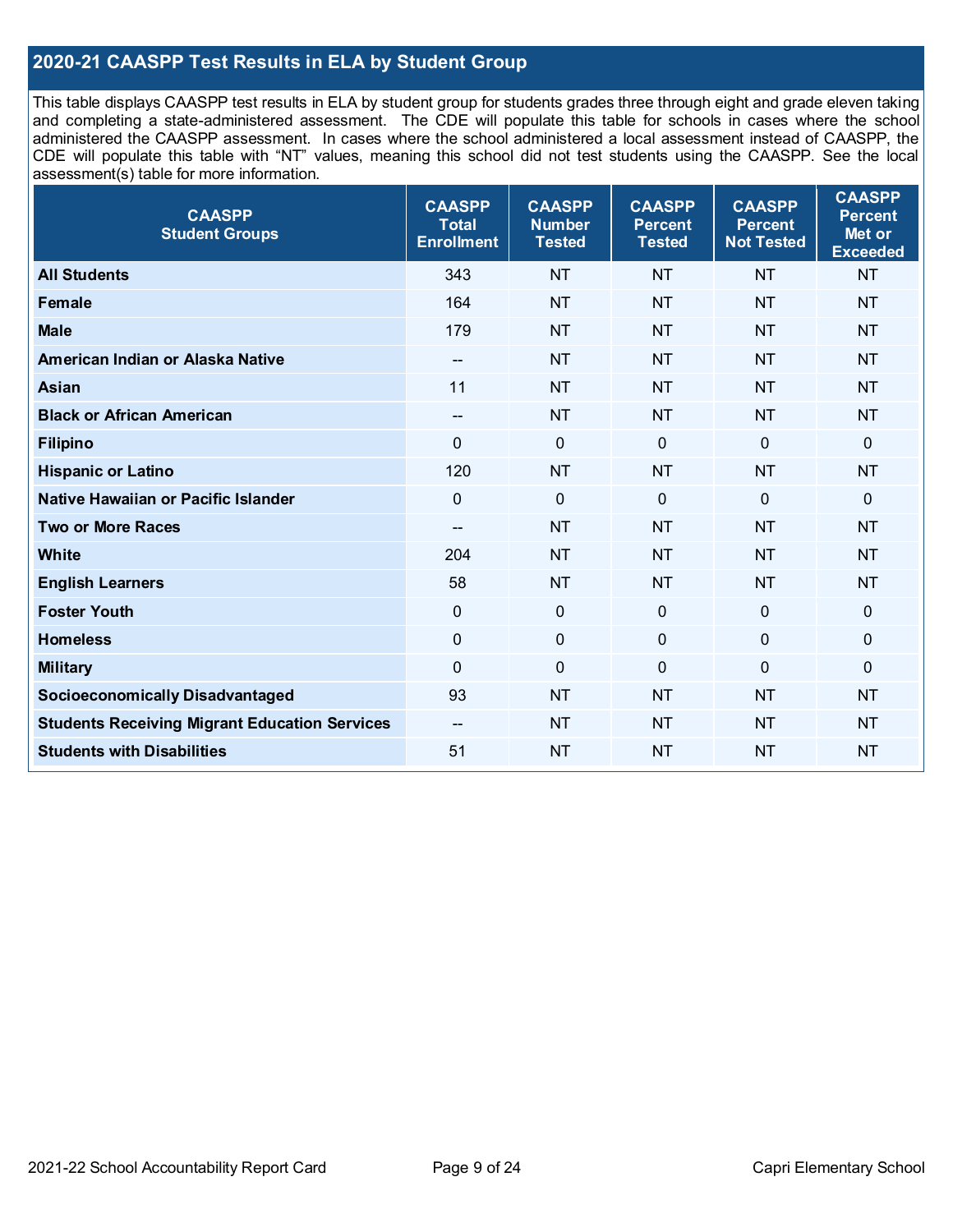## **2020-21 CAASPP Test Results in Math by Student Group**

This table displays CAASPP test results in Math by student group for students grades three through eight and grade eleven taking and completing a state-administered assessment. The CDE will populate this table for schools in cases where the school administered the CAASPP assessment. In cases where the school administered a local assessment instead of CAASPP, the CDE will populate this table with "NT" values, meaning this school did not test students using the CAASPP. See the local assessment(s) table for more information.

| <b>CAASPP</b><br><b>Student Groups</b>               | <b>CAASPP</b><br><b>Total</b><br><b>Enrollment</b> | <b>CAASPP</b><br><b>Number</b><br><b>Tested</b> | <b>CAASPP</b><br><b>Percent</b><br><b>Tested</b> | <b>CAASPP</b><br><b>Percent</b><br><b>Not Tested</b> | <b>CAASPP</b><br><b>Percent</b><br>Met or<br><b>Exceeded</b> |
|------------------------------------------------------|----------------------------------------------------|-------------------------------------------------|--------------------------------------------------|------------------------------------------------------|--------------------------------------------------------------|
| <b>All Students</b>                                  | 343                                                | <b>NT</b>                                       | <b>NT</b>                                        | <b>NT</b>                                            | <b>NT</b>                                                    |
| <b>Female</b>                                        | 164                                                | <b>NT</b>                                       | <b>NT</b>                                        | <b>NT</b>                                            | <b>NT</b>                                                    |
| <b>Male</b>                                          | 179                                                | <b>NT</b>                                       | <b>NT</b>                                        | <b>NT</b>                                            | <b>NT</b>                                                    |
| American Indian or Alaska Native                     | $\overline{\phantom{a}}$                           | <b>NT</b>                                       | <b>NT</b>                                        | <b>NT</b>                                            | <b>NT</b>                                                    |
| Asian                                                | 11                                                 | <b>NT</b>                                       | <b>NT</b>                                        | <b>NT</b>                                            | <b>NT</b>                                                    |
| <b>Black or African American</b>                     | $\hspace{0.05cm}$ – $\hspace{0.05cm}$              | <b>NT</b>                                       | <b>NT</b>                                        | <b>NT</b>                                            | <b>NT</b>                                                    |
| <b>Filipino</b>                                      | $\overline{0}$                                     | $\mathbf 0$                                     | $\mathbf 0$                                      | $\mathbf 0$                                          | $\mathbf 0$                                                  |
| <b>Hispanic or Latino</b>                            | 120                                                | <b>NT</b>                                       | <b>NT</b>                                        | <b>NT</b>                                            | <b>NT</b>                                                    |
| Native Hawaiian or Pacific Islander                  | $\overline{0}$                                     | $\mathbf 0$                                     | $\mathbf 0$                                      | $\mathbf 0$                                          | $\mathbf 0$                                                  |
| <b>Two or More Races</b>                             | $-$                                                | <b>NT</b>                                       | <b>NT</b>                                        | <b>NT</b>                                            | <b>NT</b>                                                    |
| <b>White</b>                                         | 204                                                | <b>NT</b>                                       | <b>NT</b>                                        | <b>NT</b>                                            | <b>NT</b>                                                    |
| <b>English Learners</b>                              | 58                                                 | <b>NT</b>                                       | <b>NT</b>                                        | <b>NT</b>                                            | <b>NT</b>                                                    |
| <b>Foster Youth</b>                                  | $\mathbf 0$                                        | $\mathbf 0$                                     | $\mathbf 0$                                      | $\mathbf 0$                                          | $\mathbf 0$                                                  |
| <b>Homeless</b>                                      | $\mathbf 0$                                        | $\mathbf 0$                                     | $\mathbf 0$                                      | 0                                                    | $\pmb{0}$                                                    |
| <b>Military</b>                                      | $\mathbf 0$                                        | $\pmb{0}$                                       | $\mathbf 0$                                      | 0                                                    | $\mathbf 0$                                                  |
| <b>Socioeconomically Disadvantaged</b>               | 93                                                 | <b>NT</b>                                       | <b>NT</b>                                        | <b>NT</b>                                            | <b>NT</b>                                                    |
| <b>Students Receiving Migrant Education Services</b> | $-$                                                | <b>NT</b>                                       | <b>NT</b>                                        | <b>NT</b>                                            | <b>NT</b>                                                    |
| <b>Students with Disabilities</b>                    | 51                                                 | <b>NT</b>                                       | <b>NT</b>                                        | <b>NT</b>                                            | <b>NT</b>                                                    |

## **2020-21 Local Assessment Test Results in ELA by Student Group**

This table displays Local Assessment test results in ELA by student group for students grades three through eight and grade eleven. LEAs/schools will populate this table for schools in cases where the school administered a local assessment. In cases where the school administered the CAASPP assessment, LEAs/schools will populate this table with "N/A" values in all cells, meaning this table is Not Applicable for this school.

| Literably<br><b>Student Groups</b> | Literably<br><b>Total</b><br><b>Enrollment</b> | Literably<br><b>Number</b><br><b>Tested</b> | Literably<br><b>Percent</b><br><b>Tested</b> | Literably<br><b>Percent</b><br><b>Not Tested</b> | Literably<br><b>Percent</b><br>At or Above<br><b>Grade Level</b> |
|------------------------------------|------------------------------------------------|---------------------------------------------|----------------------------------------------|--------------------------------------------------|------------------------------------------------------------------|
| <b>All Students</b>                | 400                                            | 375                                         | 93.8%                                        | 6.3%                                             | 73.3%                                                            |
| Female                             | 172                                            | 159                                         | 92.44                                        | 7.56                                             | 69.81                                                            |
| <b>Male</b>                        | 186                                            | 176                                         | 94.62                                        | 5.38                                             | 63.07                                                            |
| American Indian or Alaska Native   |                                                | 1                                           |                                              |                                                  |                                                                  |
| <b>Asian</b>                       | 11                                             | 11                                          | 100                                          |                                                  | 81.82                                                            |

2021-22 School Accountability Report Card Page 10 of 24 Capri Elementary School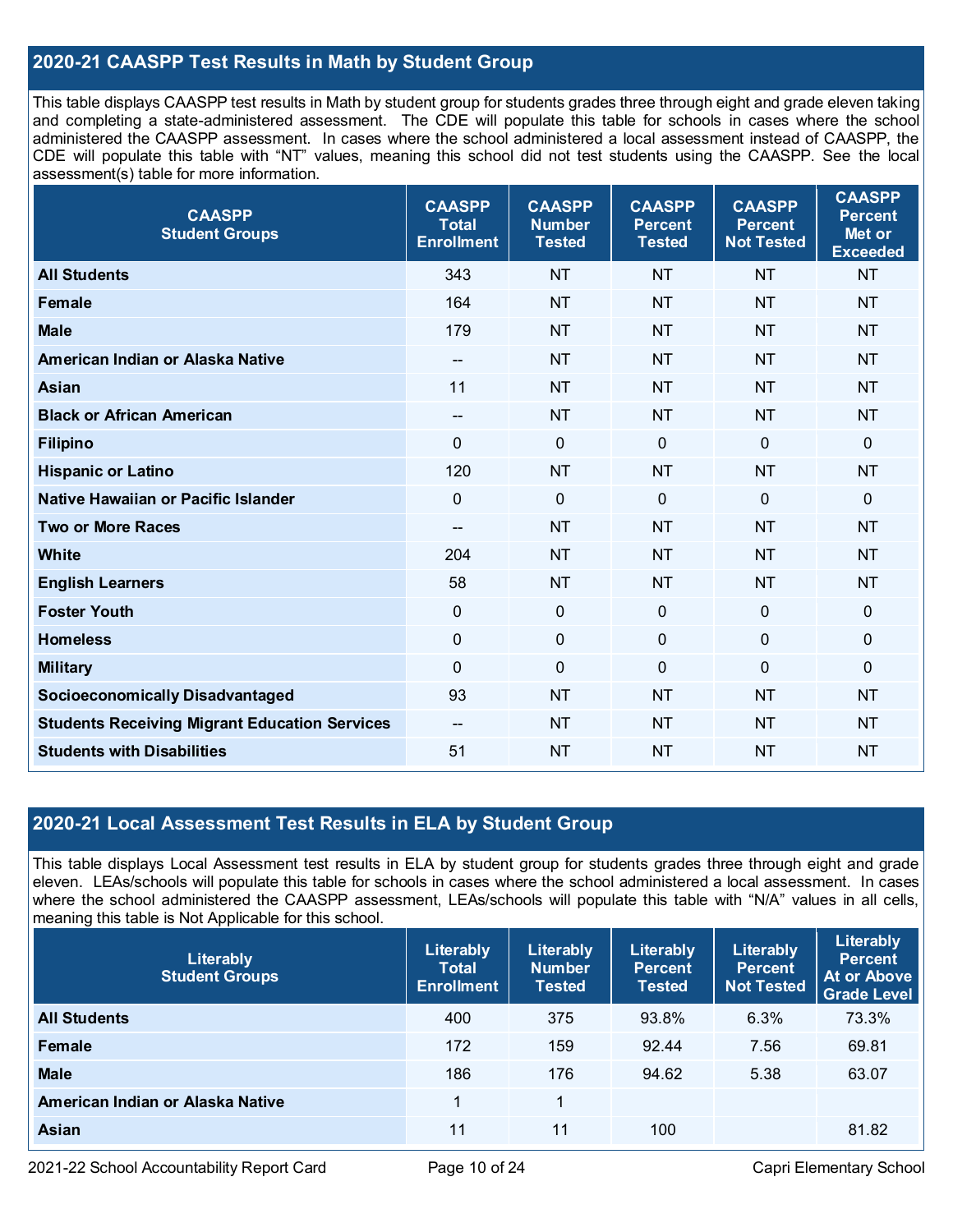| <b>Black or African American</b>                                                           | 1   | 1              |       |       |       |
|--------------------------------------------------------------------------------------------|-----|----------------|-------|-------|-------|
| <b>Hispanic or Latino</b>                                                                  | 129 | 116            | 89.92 | 10.08 | 46.55 |
| <b>Two or More Races</b>                                                                   | 5   | 4              |       |       |       |
| White                                                                                      | 210 | 201            | 95.71 | 4.29  | 76.62 |
| <b>English Learners</b>                                                                    | 61  | 54             | 88.52 | 11.48 | 14.81 |
| <b>Homeless</b>                                                                            | 1   | 1              |       |       |       |
| <b>Socioeconomically Disadvantaged</b>                                                     | 76  | 68             | 88.47 | 10.53 | 33.82 |
| <b>Students Receiving Migrant Education Services</b>                                       | 3   | $\overline{2}$ |       |       |       |
| <b>Students with Disabilities</b>                                                          | 57  | 54             | 94.74 | 5.26  | 25.93 |
| *At or above the grade-level standard in the context of the local assessment administered. |     |                |       |       |       |

## **2020-21 Local Assessment Test Results in Math by Student Group**

This table displays Local Assessment test results in Math by student group for students grades three through eight and grade eleven. LEAs/schools will populate this table for schools in cases where the school administered a local assessment. In cases where the school administered the CAASPP assessment, LEAs/schools will populate this table with "N/A" values in all cells, meaning this table is Not Applicable for this school.

| <b>iReady</b><br><b>Student Groups</b>                                                     | <b>iReady</b><br><b>Total</b><br><b>Enrollment</b> | <b>iReady</b><br><b>Number</b><br><b>Tested</b> | <b>iReady</b><br><b>Percent</b><br><b>Tested</b> | <b>iReady</b><br><b>Percent</b><br><b>Not Tested</b> | <b>iReady</b><br><b>Percent</b><br><b>At or Above</b><br><b>Grade Level</b> |
|--------------------------------------------------------------------------------------------|----------------------------------------------------|-------------------------------------------------|--------------------------------------------------|------------------------------------------------------|-----------------------------------------------------------------------------|
| <b>All Students</b>                                                                        | 359                                                | 346                                             | 96.38                                            | 3.62                                                 | 48.27                                                                       |
| Female                                                                                     | 172                                                | 165                                             | 95.93                                            | 4.07                                                 | 44.24                                                                       |
| <b>Male</b>                                                                                | 186                                                | 181                                             | 97.31                                            | 2.69                                                 | 51.93                                                                       |
| American Indian or Alaska Native                                                           | 1                                                  | $\mathbf{1}$                                    | $\qquad \qquad -$                                | $\hspace{0.05cm}$ – $\hspace{0.05cm}$                | $\overline{\phantom{m}}$                                                    |
| <b>Asian</b>                                                                               | 11                                                 | 11                                              | 100                                              |                                                      | 63.64                                                                       |
| <b>Black or African American</b>                                                           | $\mathbf 1$                                        | 1                                               |                                                  |                                                      | --                                                                          |
| <b>Hispanic or Latino</b>                                                                  | 129                                                | 126                                             | 97.67                                            | 2.33                                                 | 26.98                                                                       |
| <b>Two or More Races</b>                                                                   | 5                                                  | 4                                               |                                                  | $\qquad \qquad -$                                    | --                                                                          |
| <b>White</b>                                                                               | 210                                                | 202                                             | 96.19                                            | 3.81                                                 | 60.89                                                                       |
| <b>English Learners</b>                                                                    | 61                                                 | 58                                              | 95.08                                            | 4.92                                                 | 6.9                                                                         |
| <b>Homeless</b>                                                                            | 1                                                  | 1                                               | --                                               | $\qquad \qquad -$                                    | --                                                                          |
| <b>Socioeconomically Disadvantaged</b>                                                     | 76                                                 | 73                                              | 96.05                                            | 3.95                                                 | 24.66                                                                       |
| <b>Students Receiving Migrant Education Services</b>                                       | 3                                                  | $\overline{2}$                                  |                                                  | $\hspace{0.05cm}$ – $\hspace{0.05cm}$                | --                                                                          |
| <b>Students with Disabilities</b>                                                          | 57                                                 | 56                                              | 98.25                                            | 1.75                                                 | 17.86                                                                       |
| *At or above the grade-level standard in the context of the local assessment administered. |                                                    |                                                 |                                                  |                                                      |                                                                             |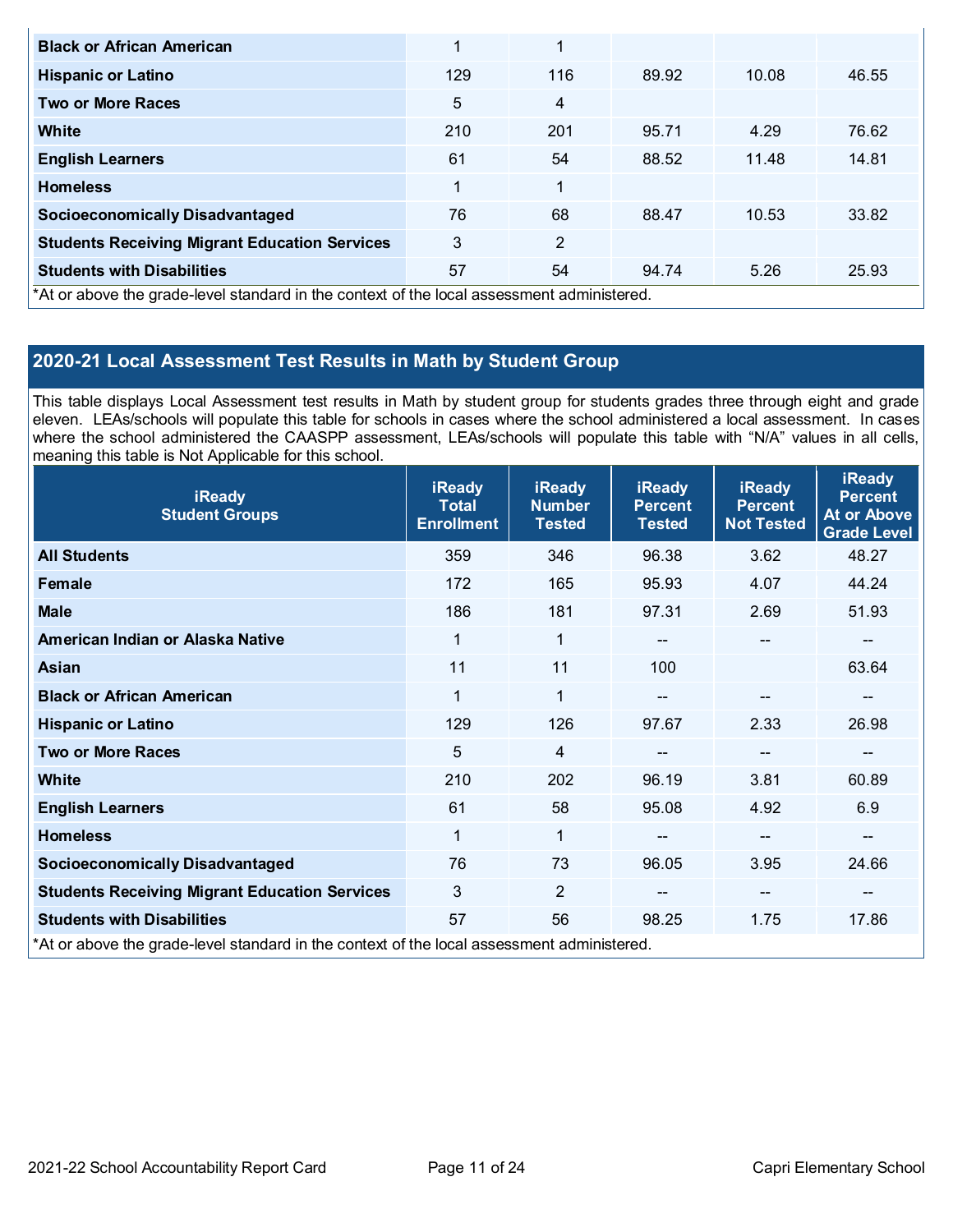## **CAASPP Test Results in Science for All Students**

This table displays the percentage of all students grades five, eight, and High School meeting or exceeding the State Standard.

The 2019-2020 data cells with N/A values indicate that the 2019-2020 data are not available due to the COVID-19 pandemic and resulting summative testing suspension. The Executive Order N-30-20 was issued which waived the assessment, accountability, and reporting requirements for the 2019-2020 school year.

For any 2020-2021 data cells with N/T values indicate that this school did not test students using the CAASPP Science.

| <b>Subject</b>                                  | <b>School</b> | <b>School</b> | <b>District</b> | <b>District</b> | <b>State</b> | <b>State</b> |
|-------------------------------------------------|---------------|---------------|-----------------|-----------------|--------------|--------------|
|                                                 | 2019-20       | 2020-21       | 2019-20         | 2020-21         | 2019-20      | 2020-21      |
| <b>Science</b><br>(grades 5, 8 and high school) | N/A           | NT            | N/A             | NT              | N/A          | 28.72        |

## **2020-21 CAASPP Test Results in Science by Student Group**

This table displays CAASPP test results in Science by student group for students grades five, eight, and High School. For any data cells with N/T values indicate that this school did not test students using the CAASPP Science.

| <b>Student Group</b>                                 | <b>Total</b><br><b>Enrollment</b> | <b>Number</b><br><b>Tested</b> | <b>Percent</b><br><b>Tested</b> | <b>Percent</b><br><b>Not Tested</b> | <b>Percent</b><br>Met or<br><b>Exceeded</b> |
|------------------------------------------------------|-----------------------------------|--------------------------------|---------------------------------|-------------------------------------|---------------------------------------------|
| <b>All Students</b>                                  | 73                                | <b>NT</b>                      | <b>NT</b>                       | <b>NT</b>                           | <b>NT</b>                                   |
| <b>Female</b>                                        | 41                                | <b>NT</b>                      | <b>NT</b>                       | <b>NT</b>                           | <b>NT</b>                                   |
| <b>Male</b>                                          | 32                                | <b>NT</b>                      | <b>NT</b>                       | <b>NT</b>                           | <b>NT</b>                                   |
| American Indian or Alaska Native                     | 0                                 | $\mathbf 0$                    | $\mathbf 0$                     | $\overline{0}$                      | 0                                           |
| <b>Asian</b>                                         | $-$                               | <b>NT</b>                      | <b>NT</b>                       | <b>NT</b>                           | <b>NT</b>                                   |
| <b>Black or African American</b>                     | 0                                 | $\pmb{0}$                      | $\mathbf 0$                     | $\overline{0}$                      | 0                                           |
| <b>Filipino</b>                                      | 0                                 | $\mathbf 0$                    | $\mathbf{0}$                    | 0                                   | 0                                           |
| <b>Hispanic or Latino</b>                            | 26                                | <b>NT</b>                      | <b>NT</b>                       | <b>NT</b>                           | <b>NT</b>                                   |
| Native Hawaiian or Pacific Islander                  | $\overline{0}$                    | $\mathbf 0$                    | $\mathbf{0}$                    | $\Omega$                            | 0                                           |
| <b>Two or More Races</b>                             | --                                | <b>NT</b>                      | <b>NT</b>                       | <b>NT</b>                           | <b>NT</b>                                   |
| <b>White</b>                                         | 43                                | <b>NT</b>                      | <b>NT</b>                       | <b>NT</b>                           | <b>NT</b>                                   |
| <b>English Learners</b>                              | --                                | <b>NT</b>                      | <b>NT</b>                       | <b>NT</b>                           | <b>NT</b>                                   |
| <b>Foster Youth</b>                                  | 0                                 | $\mathbf 0$                    | $\mathbf 0$                     | $\mathbf 0$                         | 0                                           |
| <b>Homeless</b>                                      | 0                                 | $\pmb{0}$                      | $\mathbf 0$                     | 0                                   | 0                                           |
| <b>Military</b>                                      | 0                                 | $\mathbf 0$                    | $\Omega$                        | 0                                   | 0                                           |
| <b>Socioeconomically Disadvantaged</b>               | 19                                | <b>NT</b>                      | <b>NT</b>                       | <b>NT</b>                           | <b>NT</b>                                   |
| <b>Students Receiving Migrant Education Services</b> |                                   | <b>NT</b>                      | <b>NT</b>                       | <b>NT</b>                           | <b>NT</b>                                   |
| <b>Students with Disabilities</b>                    | $-$                               | <b>NT</b>                      | <b>NT</b>                       | <b>NT</b>                           | <b>NT</b>                                   |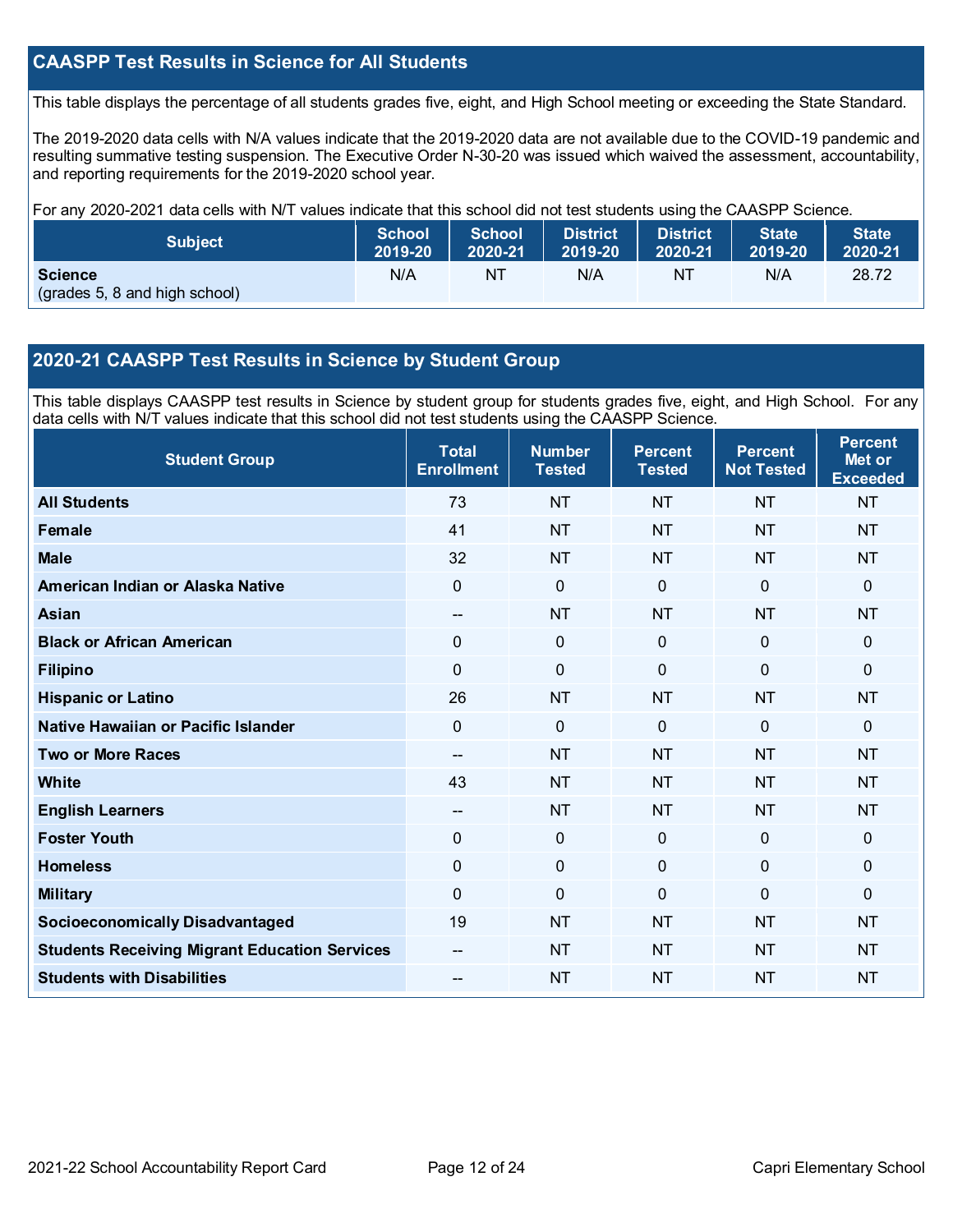## **B. Pupil Outcomes State Priority: Other Pupil Outcomes**

The SARC provides the following information relevant to the State priority: Other Pupil Outcomes (Priority 8): Pupil outcomes in the subject area of physical education.

## **2020-21 California Physical Fitness Test Results**

Due to the COVID-19 crisis, the Physical Fitness Test was suspended during the 2020-2021 school year and therefore no data are reported and each cell in this table is populated with "N/A."

| <b>Grade Level</b> | <b>Four of Six Fitness Standards</b> | Five of Six Fitness Standards   Six of Six Fitness Standards | Percentage of Students Meeting Percentage of Students Meeting Percentage of Students Meeting |
|--------------------|--------------------------------------|--------------------------------------------------------------|----------------------------------------------------------------------------------------------|
| Grade 5            | N/A                                  | N/A                                                          | N/A                                                                                          |
| Grade 7            | N/A                                  | N/A                                                          | N/A                                                                                          |
| Grade 9            | N/A                                  | N/A                                                          | N/A                                                                                          |

## **C. Engagement State Priority: Parental Involvement**

The SARC provides the following information relevant to the State priority: Parental Involvement (Priority 3): Efforts the school district makes to seek parent input in making decisions regarding the school district and at each school site.

## **2021-22 Opportunities for Parental Involvement**

Parents and the community are very supportive of the educational program at Capri Elementary School. We hold a variety of events, programs, and activities throughout the school year for parents to become actively involved in their child's school and education: Fall Festival, Capri De Mayo, Art Experiences, Jog-a-thon, Book Fair, Capri Reads Reception, Parent Teacher Association (PTA) meetings, family dinners and restaurant nights, family curriculum nights, Open House, and Back to School Night. With the given Covid restrictions, we have not had volunteers on campus, but have continued to host the named events. Volunteers will be returning to work in classes in January, 2022.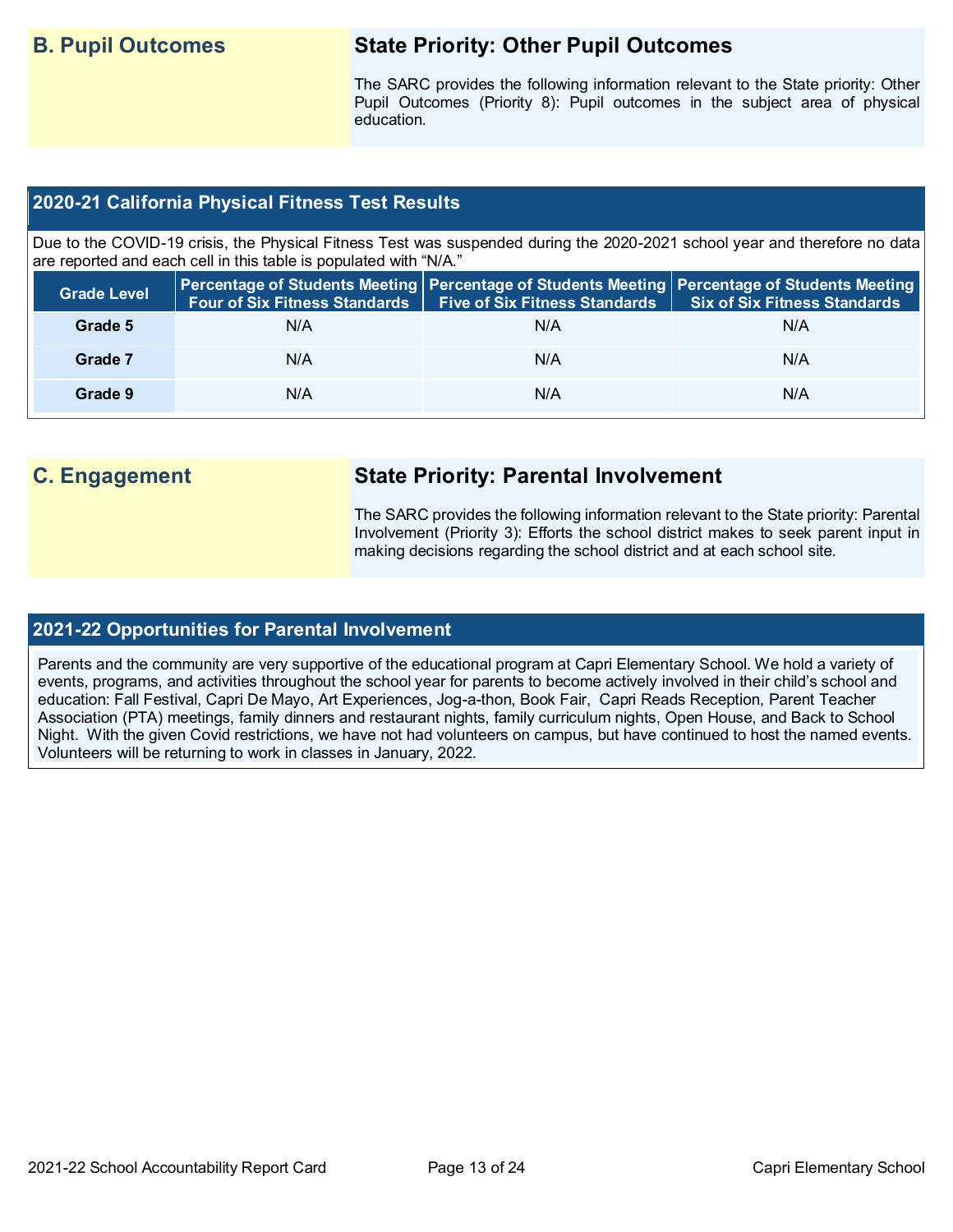## **2020-21 Chronic Absenteeism by Student Group**

| <b>Student Group</b>                                 | <b>Cumulative</b><br><b>Enrollment</b> | <b>Chronic</b><br><b>Absenteeism</b><br><b>Eligible Enrollment</b> | <b>Chronic</b><br><b>Absenteeism</b><br><b>Count</b> | <b>Chronic</b><br><b>Absenteeism</b><br><b>Rate</b> |
|------------------------------------------------------|----------------------------------------|--------------------------------------------------------------------|------------------------------------------------------|-----------------------------------------------------|
| <b>All Students</b>                                  | 670                                    | 636                                                                | 32                                                   | 5.0                                                 |
| <b>Female</b>                                        | 337                                    | 317                                                                | 10                                                   | 3.2                                                 |
| <b>Male</b>                                          | 333                                    | 319                                                                | 22                                                   | 6.9                                                 |
| American Indian or Alaska Native                     | $\overline{2}$                         | $\mathbf{1}$                                                       | $\Omega$                                             | 0.0                                                 |
| <b>Asian</b>                                         | 18                                     | 17                                                                 | $\overline{0}$                                       | 0.0                                                 |
| <b>Black or African American</b>                     | 3                                      | $\mathfrak{S}$                                                     | 0                                                    | 0.0                                                 |
| <b>Filipino</b>                                      | $\overline{2}$                         | 1                                                                  | $\Omega$                                             | 0.0                                                 |
| <b>Hispanic or Latino</b>                            | 236                                    | 227                                                                | 22                                                   | 9.7                                                 |
| Native Hawaiian or Pacific Islander                  | $\mathbf{0}$                           | $\mathbf 0$                                                        | $\Omega$                                             | 0.0                                                 |
| <b>Two or More Races</b>                             | 20                                     | 16                                                                 | 1                                                    | 6.3                                                 |
| White                                                | 380                                    | 363                                                                | 9                                                    | 2.5                                                 |
| <b>English Learners</b>                              | 103                                    | 99                                                                 | 13                                                   | 13.1                                                |
| <b>Foster Youth</b>                                  | $\mathbf{0}$                           | $\overline{0}$                                                     | $\Omega$                                             | 0.0                                                 |
| <b>Homeless</b>                                      | $\mathbf{0}$                           | $\overline{0}$                                                     | 0                                                    | 0.0                                                 |
| <b>Socioeconomically Disadvantaged</b>               | 173                                    | 165                                                                | 22                                                   | 13.3                                                |
| <b>Students Receiving Migrant Education Services</b> | 8                                      | 7                                                                  | 3                                                    | 42.9                                                |
| <b>Students with Disabilities</b>                    | 84                                     | 79                                                                 | 8                                                    | 10.1                                                |

## **C. Engagement State Priority: School Climate**

The SARC provides the following information relevant to the State priority: School Climate (Priority 6):

- Pupil suspension rates;
- Pupil expulsion rates; and
- Other local measures on the sense of safety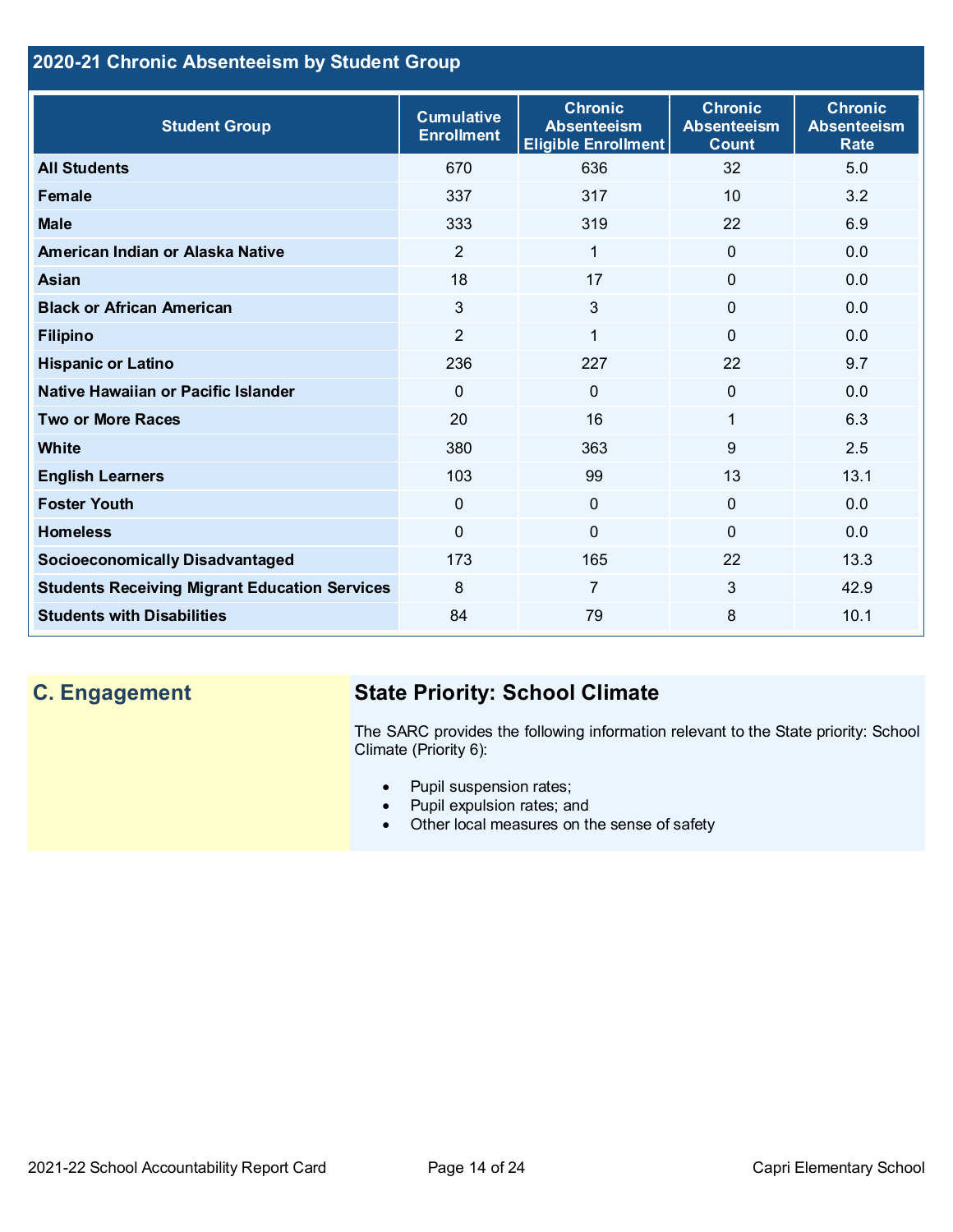## **Suspensions and Expulsions**

This table displays suspensions and expulsions data collected between July through June, each full school year respectively. Data collected during the 2020-21 school year may not be comparable to earlier years of this collection due to differences in learning mode instruction in response to the COVID-19 pandemic.

| Subject            | School<br>2018-19 | <b>School</b><br>2020-21 | <b>District</b><br>2018-19 | District<br>2020-21 | <b>State</b><br>2018-19 | <b>State</b><br>2020-21 |
|--------------------|-------------------|--------------------------|----------------------------|---------------------|-------------------------|-------------------------|
| <b>Suspensions</b> | 0.00              | 0.00                     | 0.20                       | 0.10                | 3.47                    | 0.20                    |
| <b>Expulsions</b>  | 0.00              | 0.00                     | 0.00                       | 0.00                | 0.08                    | 0.00                    |

This table displays suspensions and expulsions data collected between July through February, partial school year due to the COVID-19 pandemic. The 2019-2020 suspensions and expulsions rate data are not comparable to other year data because the 2019-2020 school year is a partial school year due to the COVID-19 crisis. As such, it would be inappropriate to make any comparisons in rates of suspensions and expulsions in the 2019-2020 school year compared to other school years.

| <b>Subject</b>     | <b>School</b><br>2019-20 | <b>District</b><br>2019-20 | <b>State</b><br>2019-20 |
|--------------------|--------------------------|----------------------------|-------------------------|
| <b>Suspensions</b> | 0.00                     | 0.18                       | 2.45                    |
| <b>Expulsions</b>  | 0.00                     | 0.00                       | 0.05                    |

## **2020-21 Suspensions and Expulsions by Student Group**

| <b>Student Group</b>                                 | <b>Suspensions Rate</b> | <b>Expulsions Rate</b> |
|------------------------------------------------------|-------------------------|------------------------|
| <b>All Students</b>                                  | 0.00                    | 0.00                   |
| Female                                               | 0.00                    | 0.00                   |
| <b>Male</b>                                          | 0.00                    | 0.00                   |
| American Indian or Alaska Native                     | 0.00                    | 0.00                   |
| Asian                                                | 0.00                    | 0.00                   |
| <b>Black or African American</b>                     | 0.00                    | 0.00                   |
| <b>Filipino</b>                                      | 0.00                    | 0.00                   |
| <b>Hispanic or Latino</b>                            | 0.00                    | 0.00                   |
| Native Hawaiian or Pacific Islander                  | 0.00                    | 0.00                   |
| <b>Two or More Races</b>                             | 0.00                    | 0.00                   |
| <b>White</b>                                         | 0.00                    | 0.00                   |
| <b>English Learners</b>                              | 0.00                    | 0.00                   |
| <b>Foster Youth</b>                                  | 0.00                    | 0.00                   |
| <b>Homeless</b>                                      | 0.00                    | 0.00                   |
| <b>Socioeconomically Disadvantaged</b>               | 0.00                    | 0.00                   |
| <b>Students Receiving Migrant Education Services</b> | 0.00                    | 0.00                   |
| <b>Students with Disabilities</b>                    | 0.00                    | 0.00                   |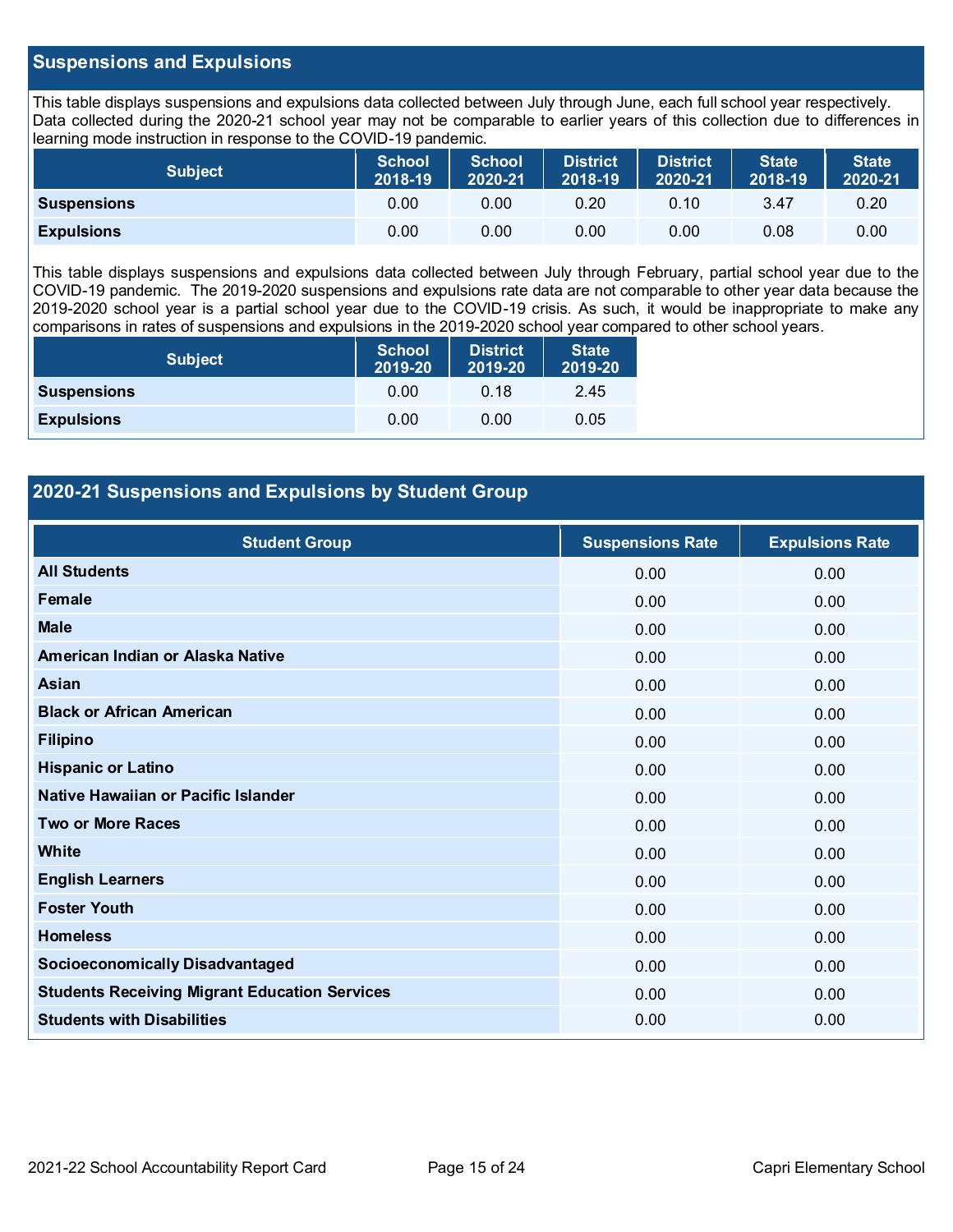### **2021-22 School Safety Plan**

Maintaining a safe, clean, and orderly environment is a top priority and essential to teaching and learning. The Comprehensive School Safety Plan (CSSP) is developed by Capri Elementary in consultation with local law enforcement/emergency preparedness staff, School Site Council (SSC) and Administrative Services in order to comply with Senate Bill 187. The CSSP includes: Annual Schools Safety Data, School Safety Policies and Procedures, Emergency Preparedness Procedures, and Emergency Plans and Protocols. It was most recently updated and reviewed in October 2021 and accepted by the Board of Trustees in November 2021.

We conduct regularly scheduled safety drills including fire, shelter-in-place, lockdown and earthquake. We practice evacuation procedures for fire, procedures for disaster preparedness, and to be ready to respond to the possibility of strangers or dangers on campus. Our district maintenance and site custodial personnel routinely check all play equipment for safety and make recommendations for proactive maintenance. To ensure safety during instructional hours, the perimeter gates of the site are locked immediately after entry each morning and reopened only at dismissal. During school hours, all visitors are required to present an ID for processing via our Raptor Visitor System. Additionally, our site is alarmed during non-school hours. To monitor all school sites, each school is equipped with surveillance cameras. We have a strong partnership with the San Diego County Sheriff's Department North Coastal Station in Encinitas, the Carlsbad Police Department and our Carlsbad School Resource Officers. All staff takes pride in our school and work together to maintain a well-kept and safe facility.

## **D. Other SARC Information Information Required in the SARC**

The information in this section is required to be in the SARC but is not included in the state priorities for LCFF.

### **2018-19 Elementary Average Class Size and Class Size Distribution**

This table displays the 2018-19 average class size and class size distribution. The columns titled "Number of Classes" indicates how many classes fall into each size category (a range of total students per class). The "Other" category is for multigrade level classes.

| <b>Grade Level</b> | Average<br><b>Class Size</b> | 1-20 Students | Number of Classes with   Number of Classes with   Number of Classes with<br>21-32 Students | 33+ Students |
|--------------------|------------------------------|---------------|--------------------------------------------------------------------------------------------|--------------|
| κ                  | 21                           |               |                                                                                            |              |
|                    | 25                           |               |                                                                                            |              |
|                    | 24                           |               |                                                                                            |              |
|                    | 21                           |               |                                                                                            |              |
|                    | 26                           |               |                                                                                            |              |
|                    | 30                           |               |                                                                                            |              |
|                    | 30                           |               |                                                                                            |              |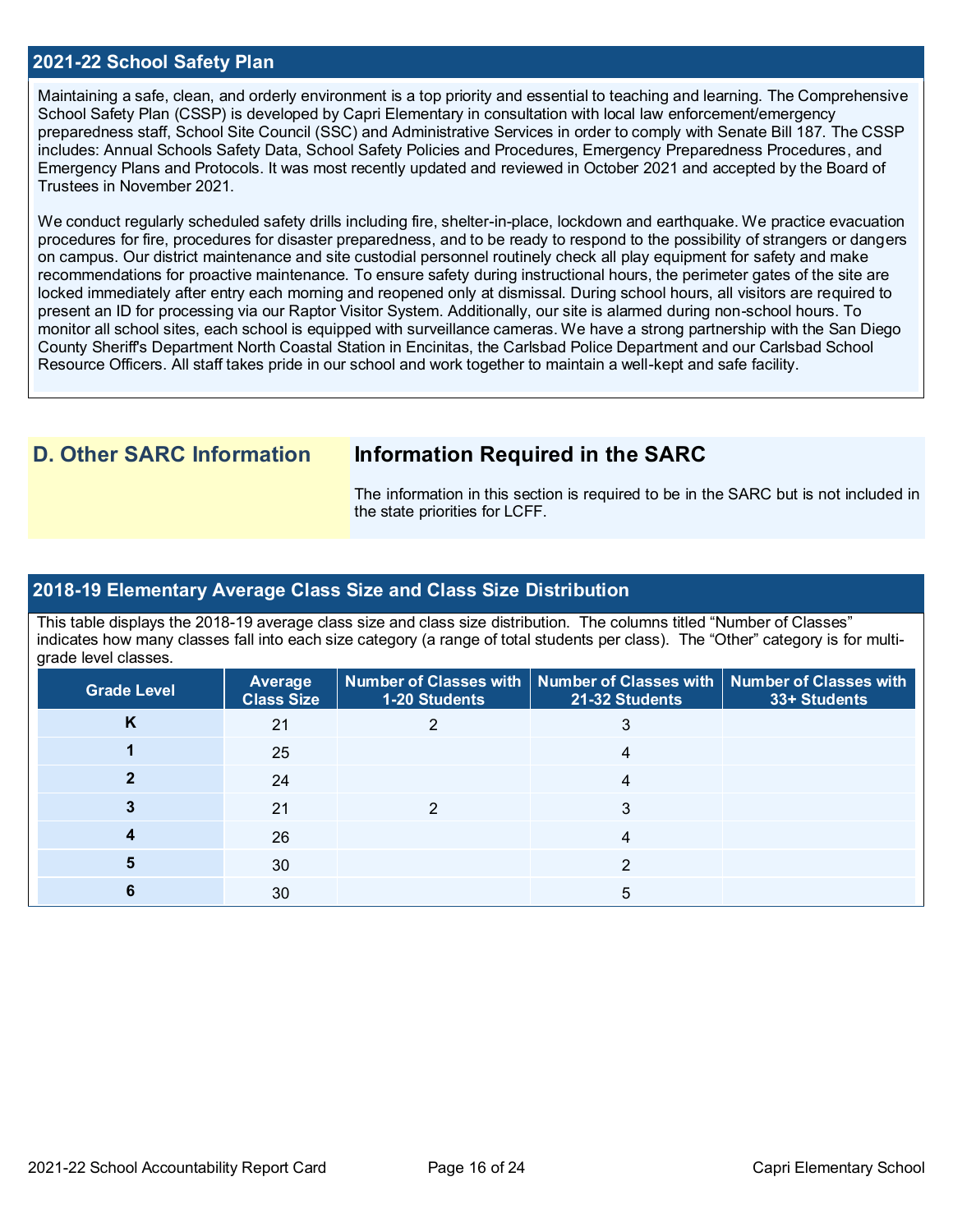### **2019-20 Elementary Average Class Size and Class Size Distribution**

This table displays the 2019-20 average class size and class size distribution. The columns titled "Number of Classes" indicates how many classes fall into each size category (a range of total students per class). The "Other" category is for multi-grade level classes.

| <b>Grade Level</b> | <b>Average</b><br><b>Class Size</b> | 1-20 Students | Number of Classes with   Number of Classes with   Number of Classes with<br>21-32 Students | 33+ Students |
|--------------------|-------------------------------------|---------------|--------------------------------------------------------------------------------------------|--------------|
|                    | 24                                  |               |                                                                                            |              |
|                    | 27                                  |               | ⌒                                                                                          |              |
|                    | 20                                  |               |                                                                                            |              |
|                    | 21                                  |               |                                                                                            |              |
|                    | 24                                  |               | 4                                                                                          |              |
|                    | 21                                  |               |                                                                                            |              |
|                    | 24                                  |               |                                                                                            |              |

## **2020-21 Elementary Average Class Size and Class Size Distribution**

This table displays the 2020-21 average class size and class size distribution. The columns titled "Number of Classes" indicates how many classes fall into each size category (a range of total students per class). The "Other" category is for multi-grade level classes.

| <b>Grade Level</b> | <b>Average</b><br><b>Class Size</b> | 1-20 Students | Number of Classes with   Number of Classes with   Number of Classes with<br>21-32 Students | 33+ Students |
|--------------------|-------------------------------------|---------------|--------------------------------------------------------------------------------------------|--------------|
| K                  | 19                                  |               |                                                                                            |              |
|                    | 28                                  | າ             |                                                                                            |              |
|                    | 20                                  |               | റ                                                                                          |              |
|                    | 22                                  |               | 3                                                                                          |              |
|                    | 24                                  |               |                                                                                            |              |
| 5                  | 23                                  |               | 2                                                                                          |              |
| 6                  | 28                                  |               | 3                                                                                          |              |
| <b>Other</b>       | 22                                  |               |                                                                                            |              |

## **2020-21 Ratio of Pupils to Academic Counselor**

This table displays the ratio of pupils to Academic Counselor. One full time equivalent (FTE) equals one staff member working full time; one FTE could also represent two staff members who each work 50 percent of full time.

| $\textsf{Title}^{\intercal}$        | <b>Ratio</b> |
|-------------------------------------|--------------|
| <b>Pupils to Academic Counselor</b> |              |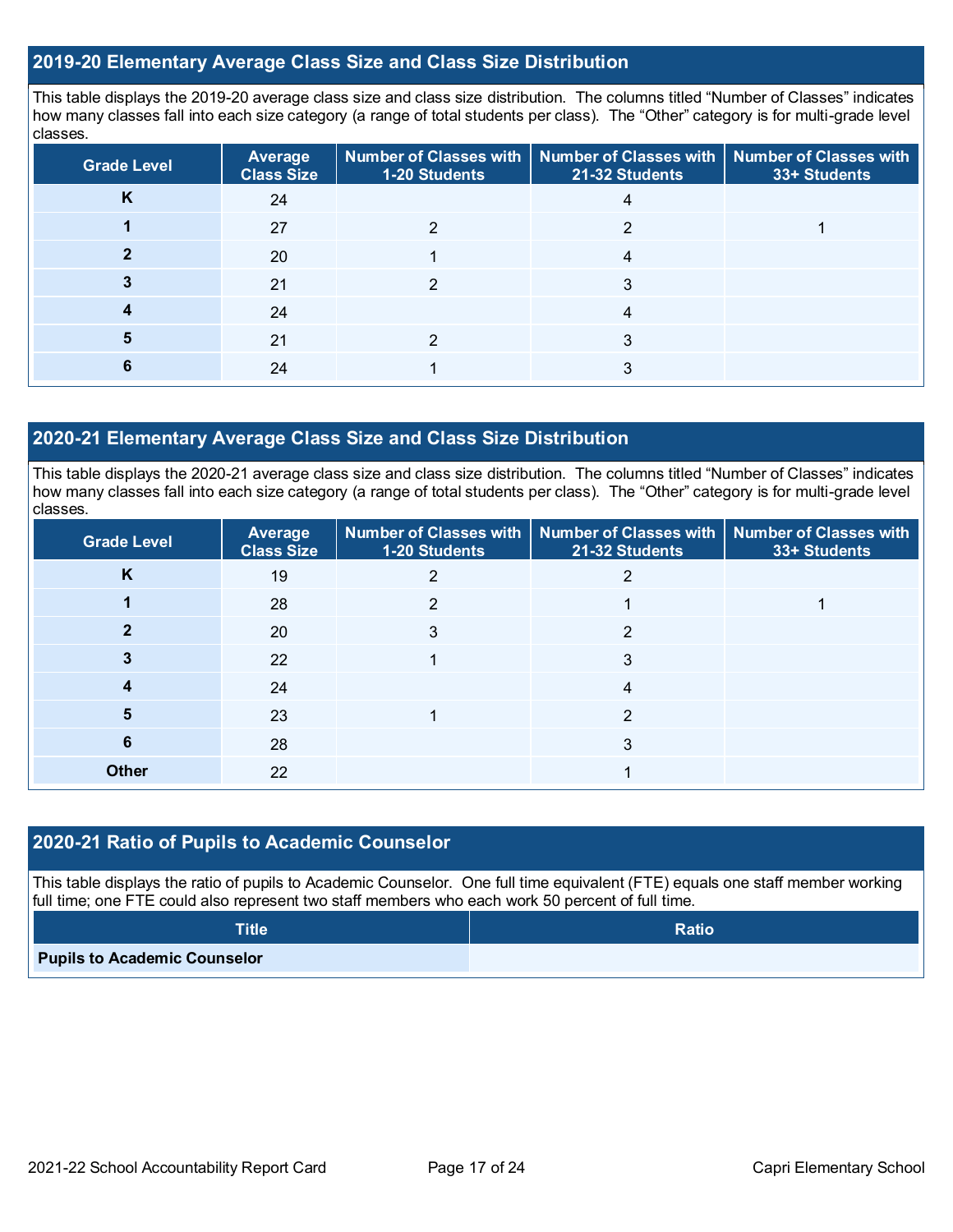## **2020-21 Student Support Services Staff**

This table displays the number of FTE support staff assigned to this school. One full time equivalent (FTE) equals one staff member working full time; one FTE could also represent two staff members who each work 50 percent of full time.

| <b>Title</b>                                                  | <b>Number of FTE Assigned to School</b> |
|---------------------------------------------------------------|-----------------------------------------|
| Counselor (Academic, Social/Behavioral or Career Development) | 0                                       |
| Library Media Teacher (Librarian)                             | 0                                       |
| Library Media Services Staff (Paraprofessional)               | 0                                       |
| <b>Psychologist</b>                                           |                                         |
| <b>Social Worker</b>                                          | $\Omega$                                |
| Speech/Language/Hearing Specialist                            |                                         |
| <b>Resource Specialist (non-teaching)</b>                     | 0                                       |

## **2019-20 Expenditures Per Pupil and School Site Teacher Salaries**

This table displays the 2019-20 expenditures per pupil and average teach salary for this school. Cells with N/A values do not require data.

| <b>Level</b>                                         | <b>Total</b><br><b>Expenditures</b><br><b>Per Pupil</b> | <b>Expenditures</b><br><b>Per Pupil</b><br>(Restricted) | <b>Expenditures</b><br><b>Per Pupil</b><br>(Unrestricted) | Average<br><b>Teacher</b><br><b>Salary</b> |
|------------------------------------------------------|---------------------------------------------------------|---------------------------------------------------------|-----------------------------------------------------------|--------------------------------------------|
| <b>School Site</b>                                   | \$11,979.67                                             | \$\$2,856.17                                            | \$9,123.50                                                | \$86,863.00                                |
| <b>District</b>                                      | N/A                                                     | N/A                                                     | \$8,742.21                                                | \$87,014                                   |
| <b>Percent Difference - School Site and District</b> | N/A                                                     | N/A                                                     | 4.3                                                       | $-0.2$                                     |
| <b>State</b>                                         |                                                         |                                                         | \$8,444                                                   | \$85,863                                   |
| <b>Percent Difference - School Site and State</b>    | N/A                                                     | N/A                                                     | 7.7                                                       | 1.2                                        |

## **2020-21 Types of Services Funded**

In addition to general fund State funding, Encinitas Union School District receives State and Federal categorical funding for special programs that include categorical, special education and support programs. These programs included Special Education, Title I, Title II and Title III, where applicable, Mental Health and Instructional Materials.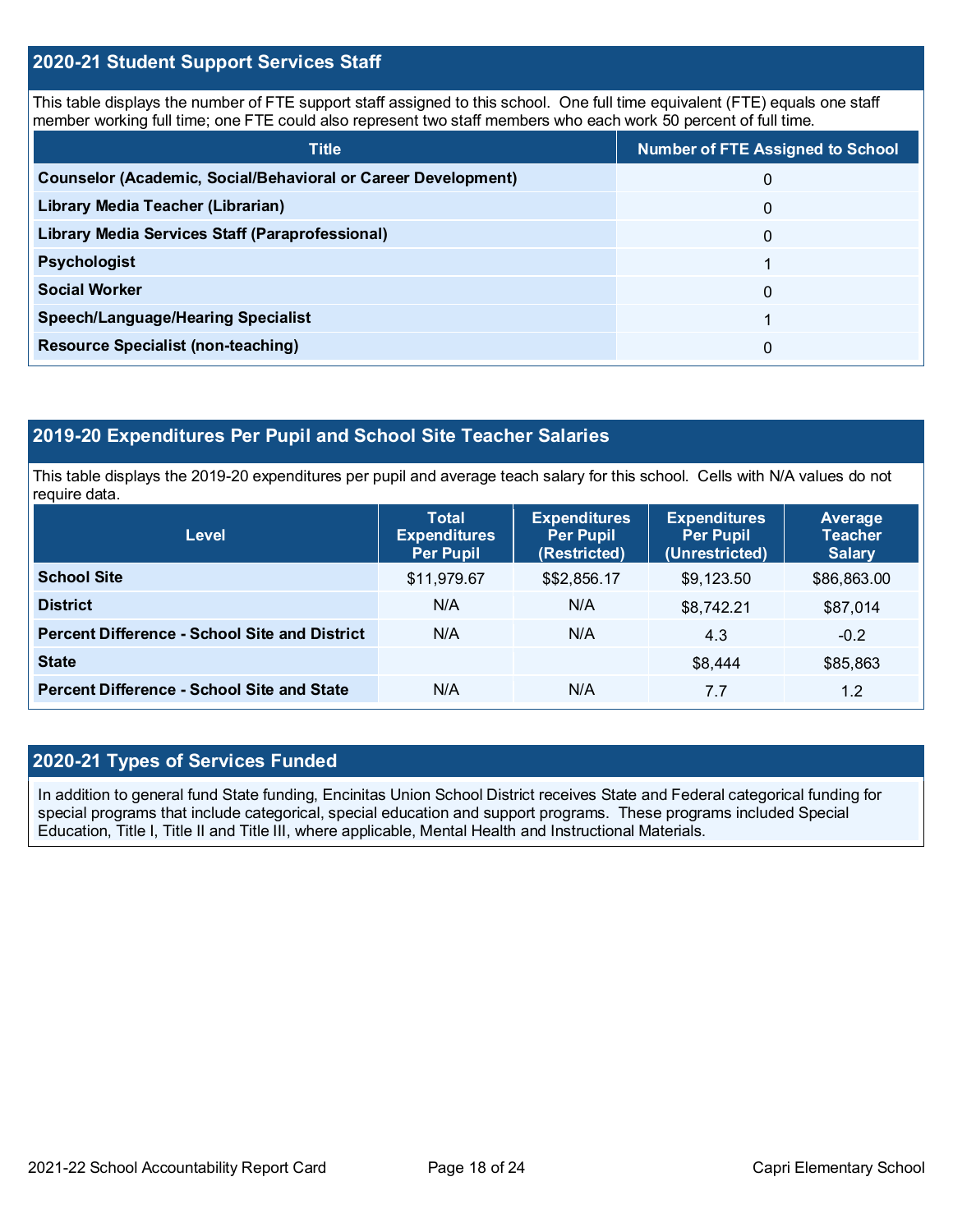## **2019-20 Teacher and Administrative Salaries**

This table displays the 2019-20 Teacher and Administrative salaries. For detailed information on salaries, see the CDE Certification Salaries & Benefits web page at [http://www.cde.ca.gov/ds/fd/cs/.](http://www.cde.ca.gov/ds/fd/cs/)

| Category                                             | <b>District</b><br><b>Amount</b> | <b>State Average</b><br>for Districts<br>in Same Category |
|------------------------------------------------------|----------------------------------|-----------------------------------------------------------|
| <b>Beginning Teacher Salary</b>                      | \$48,084                         | \$52,060                                                  |
| <b>Mid-Range Teacher Salary</b>                      | \$79,249                         | \$84,043                                                  |
| <b>Highest Teacher Salary</b>                        | \$117,538                        | \$107,043                                                 |
| <b>Average Principal Salary (Elementary)</b>         | \$139,665                        | \$133,582                                                 |
| <b>Average Principal Salary (Middle)</b>             | \$0                              | \$138,803                                                 |
| <b>Average Principal Salary (High)</b>               | \$0                              | \$133,845                                                 |
| <b>Superintendent Salary</b>                         | \$225,000                        | \$240,628                                                 |
| <b>Percent of Budget for Teacher Salaries</b>        | 41%                              | 35%                                                       |
| <b>Percent of Budget for Administrative Salaries</b> | 6%                               | 5%                                                        |

#### **Professional Development**

In Encinitas teachers participate in professional development at least once per month. Four months are dedicated to districtwide training, while six months are dedicated to school specific training. Teachers also participate in choice and extended learning opportunities, weekly collaboration and planning, as well as individual professional development around personalized learning topics. In 2021-22 all staff completed nine hours of Equity Professional Learning, focused on Identity, Joy, and Representation. Our teachers have also had opportunities to attend district workshops on digital citizenship, digital and print curriculum and programs, CGI, and more.

This table displays the number of school days dedicated to staff development and continuous improvement.

| <b>Subiect</b> \                                                                |    | 2019-20   2020-21   2021-22 |
|---------------------------------------------------------------------------------|----|-----------------------------|
| Number of school days dedicated to Staff Development and Continuous Improvement | 16 |                             |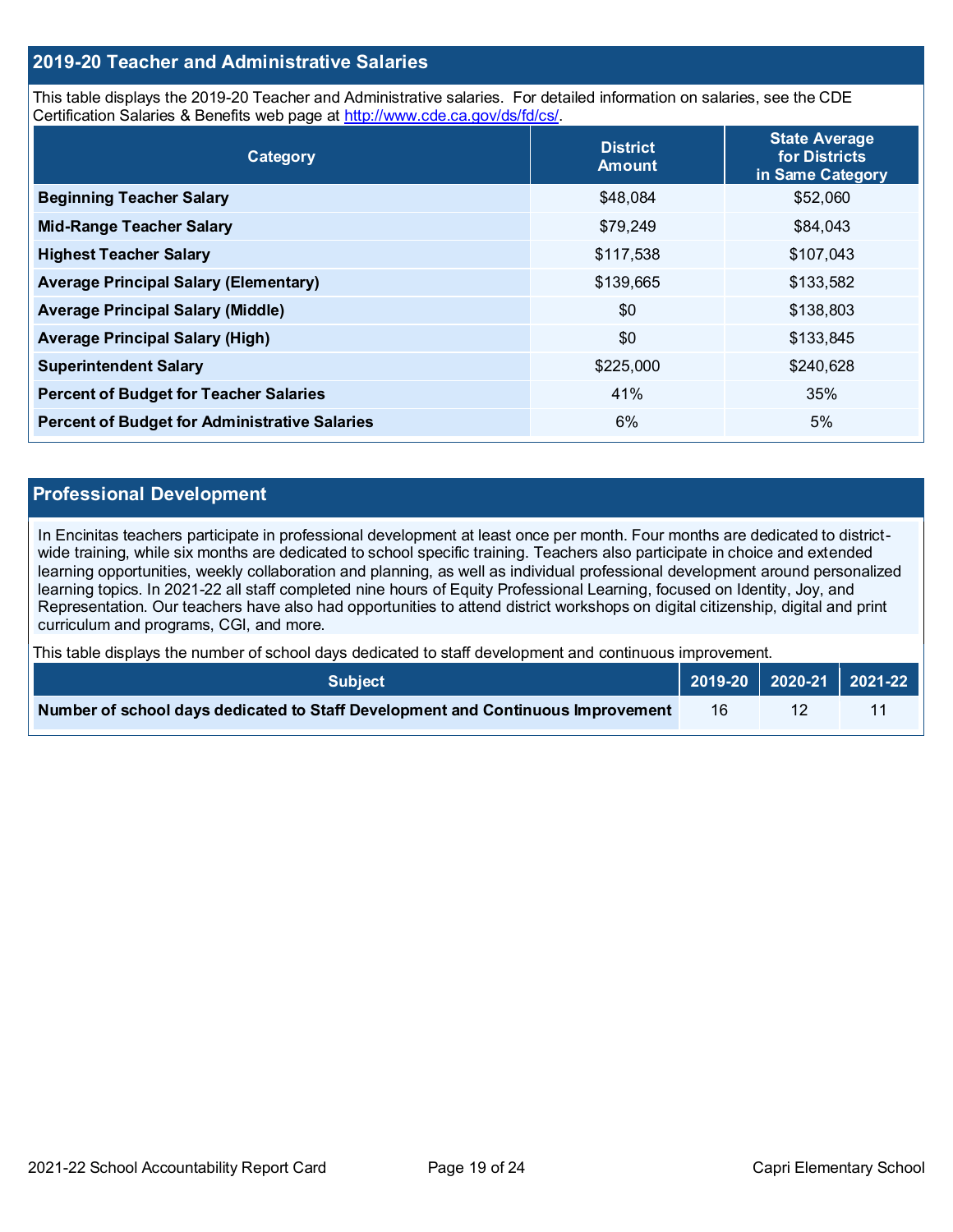# **Encinitas Union Elementary School District 2020-21 Local Accountability Report Card (LARC) Addendum**

## **Local Accountability Report Card (LARC) Addendum**

**2020-21 Local Accountability Report Card (LARC) Addendum Overview**



On July 14, 2021, the California State Board of Education (SBE) determined that the California Department of Education (CDE) will use the SARC as the mechanism to conduct a one-time data collection of the LEA-level aggregate test results of all school's local assessments administered during the 2020–2021 school year in order to meet the federal Every Students Succeeds Act (ESSA) reporting requirement for the Local Educational Agency Accountability Report Cards (LARCs).

Each local educational agency (LEA) is responsible for preparing and posting their annual LARC in accordance with the federal ESSA. As a courtesy, the CDE prepares and posts the LARCs on behalf of all LEAs.

Only for the 2020–2021 school year and the 2020–2021 LARCs, LEAs are required to report their aggregate local assessments test results at the LEA-level to the CDE by populating the tables below via the SARC. These data will be used to meet the LEAs' federal requirement for their LARCs. Note that it is the responsibility of the school and LEA to ensure that all student privacy and suppression rules are in place when reporting data in Tables 3 and 4 in the Addendum, as applicable.

The tables below are not part of the SBE approved 2020–2021 SARC template but rather are the mechanism by which these required data will be collected from LEAs.

For purposes of the LARC and the following tables, an LEA is defined as a school district, a county office of education, or a direct funded charter school.

| 2021-22 District Contact Information |                                                         |  |  |  |
|--------------------------------------|---------------------------------------------------------|--|--|--|
| <b>District Name</b>                 | <b>Encinitas Union Elementary School District</b>       |  |  |  |
| <b>Phone Number</b>                  | 760.944.4300                                            |  |  |  |
| Superintendent                       | Andrée Grey                                             |  |  |  |
| <b>Email Address</b>                 | andree.grey@eusd.net                                    |  |  |  |
| <b>District Website Address</b>      | https://www.eusd.net/our-district/school-accountability |  |  |  |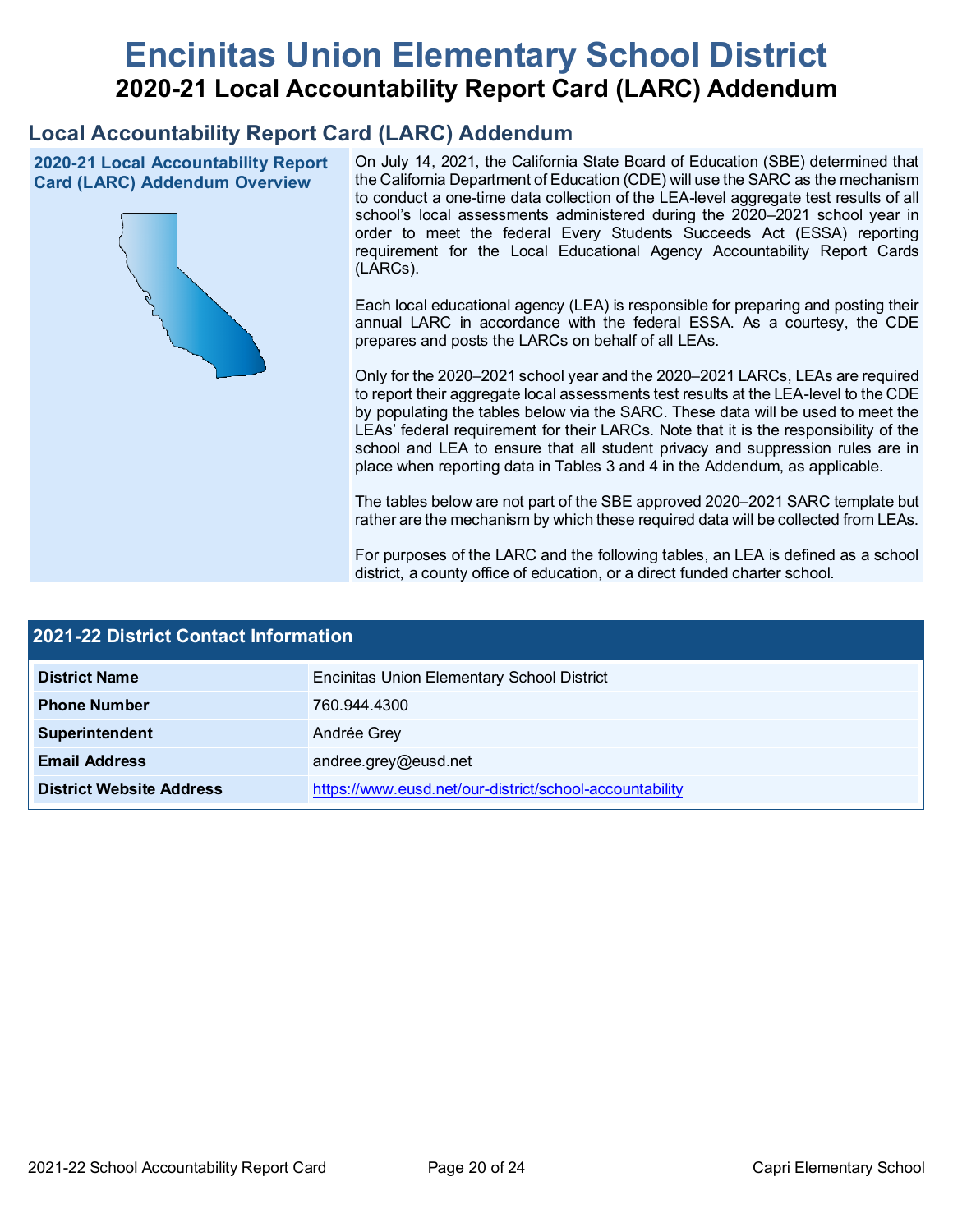## **2020-21 CAASPP Test Results in ELA by Student Group**

This table displays CAASPP test results in ELA by student group for students grades three through eight and grade eleven taking and completing a state-administered assessment. The CDE will populate this table for schools in cases where the school administered the CAASPP assessment. In cases where the school administered a local assessment instead of CAASPP, the CDE will populate this table with "NT" values, meaning this school did not test students using the CAASPP. See the local assessment(s) table for more information.

| <b>CAASPP</b><br><b>Student Groups</b>               | <b>CAASPP</b><br><b>Total</b><br><b>Enrollment</b> | <b>CAASPP</b><br><b>Number</b><br><b>Tested</b> | <b>CAASPP</b><br><b>Percent</b><br><b>Tested</b> | <b>CAASPP</b><br><b>Percent</b><br><b>Not Tested</b> | <b>CAASPP</b><br><b>Percent</b><br>Met or<br><b>Exceeded</b> |
|------------------------------------------------------|----------------------------------------------------|-------------------------------------------------|--------------------------------------------------|------------------------------------------------------|--------------------------------------------------------------|
| <b>All Students</b>                                  | 2938                                               | 1                                               | 0.03                                             | 99.97                                                | --                                                           |
| <b>Female</b>                                        | 1350                                               | $\mathbf 0$                                     | 0.00                                             | 100.00                                               | --                                                           |
| <b>Male</b>                                          | 1588                                               | $\mathbf{1}$                                    | 0.06                                             | 99.94                                                | --                                                           |
| American Indian or Alaska Native                     | 17                                                 | $\pmb{0}$                                       | $\qquad \qquad \blacksquare$                     | 100.00                                               | --                                                           |
| <b>Asian</b>                                         | 121                                                | 0                                               | 0.00                                             | 100.00                                               |                                                              |
| <b>Black or African American</b>                     | 20                                                 | $\mathbf 0$                                     | 0.00                                             | 100.00                                               | --                                                           |
| <b>Filipino</b>                                      | 25                                                 | $\mathbf 0$                                     | 0.00                                             | 100.00                                               | --                                                           |
| <b>Hispanic or Latino</b>                            | 640                                                | $\mathbf 0$                                     | 0.00                                             | 100.00                                               | --                                                           |
| Native Hawaiian or Pacific Islander                  | --                                                 | $\overline{\phantom{a}}$                        | --                                               | --                                                   | --                                                           |
| <b>Two or More Races</b>                             | 148                                                | 0                                               | 0.00                                             | 100.00                                               | --                                                           |
| <b>White</b>                                         | 1962                                               | 1                                               | 0.05                                             | 99.95                                                | --                                                           |
| <b>English Learners</b>                              | 263                                                | $\mathbf 0$                                     | 0.00                                             | 100.00                                               |                                                              |
| <b>Foster Youth</b>                                  | $\overline{\phantom{m}}$                           | $\hspace{0.05cm}$ – $\hspace{0.05cm}$           | $\hspace{0.05cm}$ – $\hspace{0.05cm}$            | $-$                                                  | --                                                           |
| <b>Homeless</b>                                      | 20                                                 | $\pmb{0}$                                       | 0.00                                             | 100.00                                               | --                                                           |
| <b>Military</b>                                      | 13                                                 | $\mathbf 0$                                     | 0.00                                             | 100.00                                               | --                                                           |
| <b>Socioeconomically Disadvantaged</b>               | 508                                                | $\Omega$                                        | 0.00                                             | 100.00                                               | --                                                           |
| <b>Students Receiving Migrant Education Services</b> |                                                    | --                                              |                                                  |                                                      |                                                              |
| <b>Students with Disabilities</b>                    | 511                                                | $\mathbf{1}$                                    | 0.20                                             | 99.80                                                | --                                                           |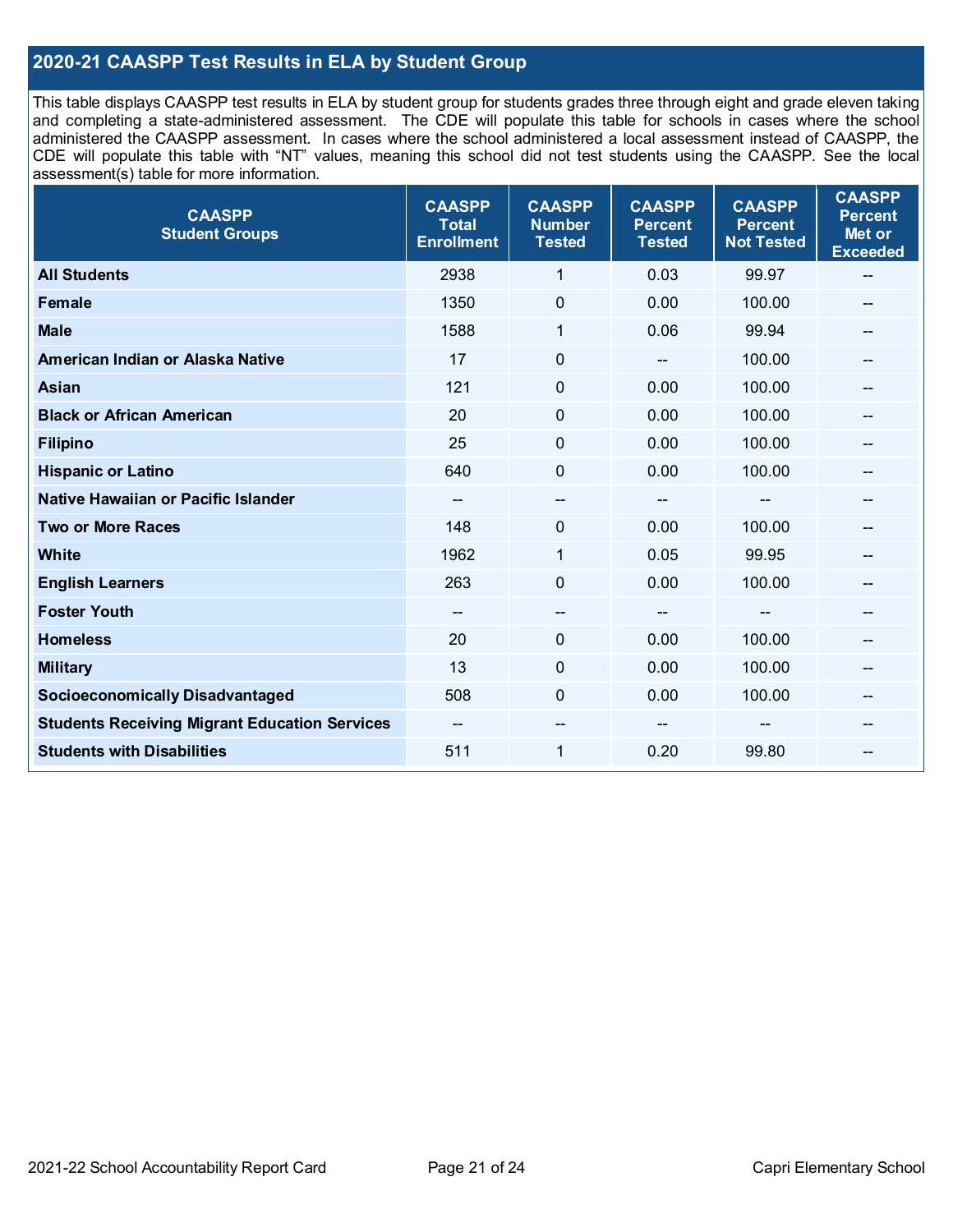## **2020-21 CAASPP Test Results in Math by Student Group**

This table displays CAASPP test results in Math by student group for students grades three through eight and grade eleven taking and completing a state-administered assessment. The CDE will populate this table for schools in cases where the school administered the CAASPP assessment. In cases where the school administered a local assessment instead of CAASPP, the CDE will populate this table with "NT" values, meaning this school did not test students using the CAASPP. See the local assessment(s) table for more information.

| <b>CAASPP</b><br><b>Student Groups</b>               | <b>CAASPP</b><br><b>Total</b><br><b>Enrollment</b> | <b>CAASPP</b><br><b>Number</b><br><b>Tested</b> | <b>CAASPP</b><br><b>Percent</b><br><b>Tested</b> | <b>CAASPP</b><br><b>Percent</b><br><b>Not Tested</b> | <b>CAASPP</b><br><b>Percent</b><br>Met or<br><b>Exceeded</b> |
|------------------------------------------------------|----------------------------------------------------|-------------------------------------------------|--------------------------------------------------|------------------------------------------------------|--------------------------------------------------------------|
| <b>All Students</b>                                  | 2938                                               | $\mathbf{1}$                                    | 0.03                                             | 99.97                                                | --                                                           |
| <b>Female</b>                                        | 1350                                               | $\mathbf 0$                                     | 0.00                                             | 100.00                                               |                                                              |
| <b>Male</b>                                          | 1588                                               | 1                                               | 0.06                                             | 99.94                                                | $-$                                                          |
| American Indian or Alaska Native                     | 17                                                 | $\pmb{0}$                                       | $-$                                              | 100.00                                               | --                                                           |
| Asian                                                | 121                                                | 0                                               | 0.00                                             | 100.00                                               | --                                                           |
| <b>Black or African American</b>                     | 20                                                 | $\Omega$                                        | 0.00                                             | 100.00                                               | --                                                           |
| <b>Filipino</b>                                      | 25                                                 | $\mathbf 0$                                     | 0.00                                             | 100.00                                               |                                                              |
| <b>Hispanic or Latino</b>                            | 640                                                | $\mathbf 0$                                     | 0.00                                             | 100.00                                               | $\overline{\phantom{a}}$                                     |
| Native Hawaiian or Pacific Islander                  | --                                                 | --                                              | --                                               | --                                                   | --                                                           |
| <b>Two or More Races</b>                             | 148                                                | 0                                               | 0.00                                             | 100.00                                               | --                                                           |
| <b>White</b>                                         | 1962                                               | 1                                               | 0.05                                             |                                                      |                                                              |
| <b>English Learners</b>                              | 263                                                | $\mathbf 0$                                     | 0.00                                             | 100.00                                               |                                                              |
| <b>Foster Youth</b>                                  | --                                                 | $\hspace{0.05cm}$ – $\hspace{0.05cm}$           | --                                               | $\mathbf{m}$                                         | --                                                           |
| <b>Homeless</b>                                      | 20                                                 | $\mathbf 0$                                     | 0.00                                             | 100.00                                               | --                                                           |
| <b>Military</b>                                      | 13                                                 | $\mathbf 0$                                     | 0.00                                             | 100.00                                               |                                                              |
| <b>Socioeconomically Disadvantaged</b>               | 508                                                | 0                                               | 0.00                                             | 100.00                                               | --                                                           |
| <b>Students Receiving Migrant Education Services</b> | --                                                 | --                                              |                                                  |                                                      |                                                              |
| <b>Students with Disabilities</b>                    | 511                                                | 1                                               | 0.20                                             | 99.80                                                | $-$                                                          |

## **2020-21 Local Assessment Test Results in ELA by Student Group**

This table displays Local Assessment test results in ELA by student group for students grades three through eight and grade eleven. LEAs/schools will populate this table for schools in cases where the school administered a local assessment. In cases where the school administered the CAASPP assessment, LEAs/schools will populate this table with "N/A" values in all cells, meaning this table is Not Applicable for this school.

| <b>iReady</b><br><b>Student Groups</b> | <b>iReady</b><br><b>Total</b><br><b>Enrollment</b> | <b>iReady</b><br><b>Number</b><br><b>Tested</b> | <b>iReady</b><br><b>Percent</b><br><b>Tested</b> | <b>iReady</b><br><b>Percent</b><br><b>Not Tested</b> | <b>iReady</b><br><b>Percent</b><br>At or Above<br><b>Grade Level</b> |
|----------------------------------------|----------------------------------------------------|-------------------------------------------------|--------------------------------------------------|------------------------------------------------------|----------------------------------------------------------------------|
| <b>All Students</b>                    | 2929                                               | 2794                                            | 95.39                                            | 4.61                                                 | 74.91                                                                |
| Female                                 | 1349                                               | 1278                                            | 94.74                                            | 5.26                                                 | 78.25                                                                |
| <b>Male</b>                            | 1578                                               | 1516                                            | 96.07                                            | 3.93                                                 | 72.1                                                                 |
| American Indian or Alaska Native       | 17                                                 | 16                                              | 94.12                                            | 5.88                                                 | 62.5                                                                 |
| <b>Asian</b>                           | 122                                                | 117                                             | 95.9                                             | 4.1                                                  | 89.74                                                                |

2021-22 School Accountability Report Card Page 22 of 24 Capri Elementary School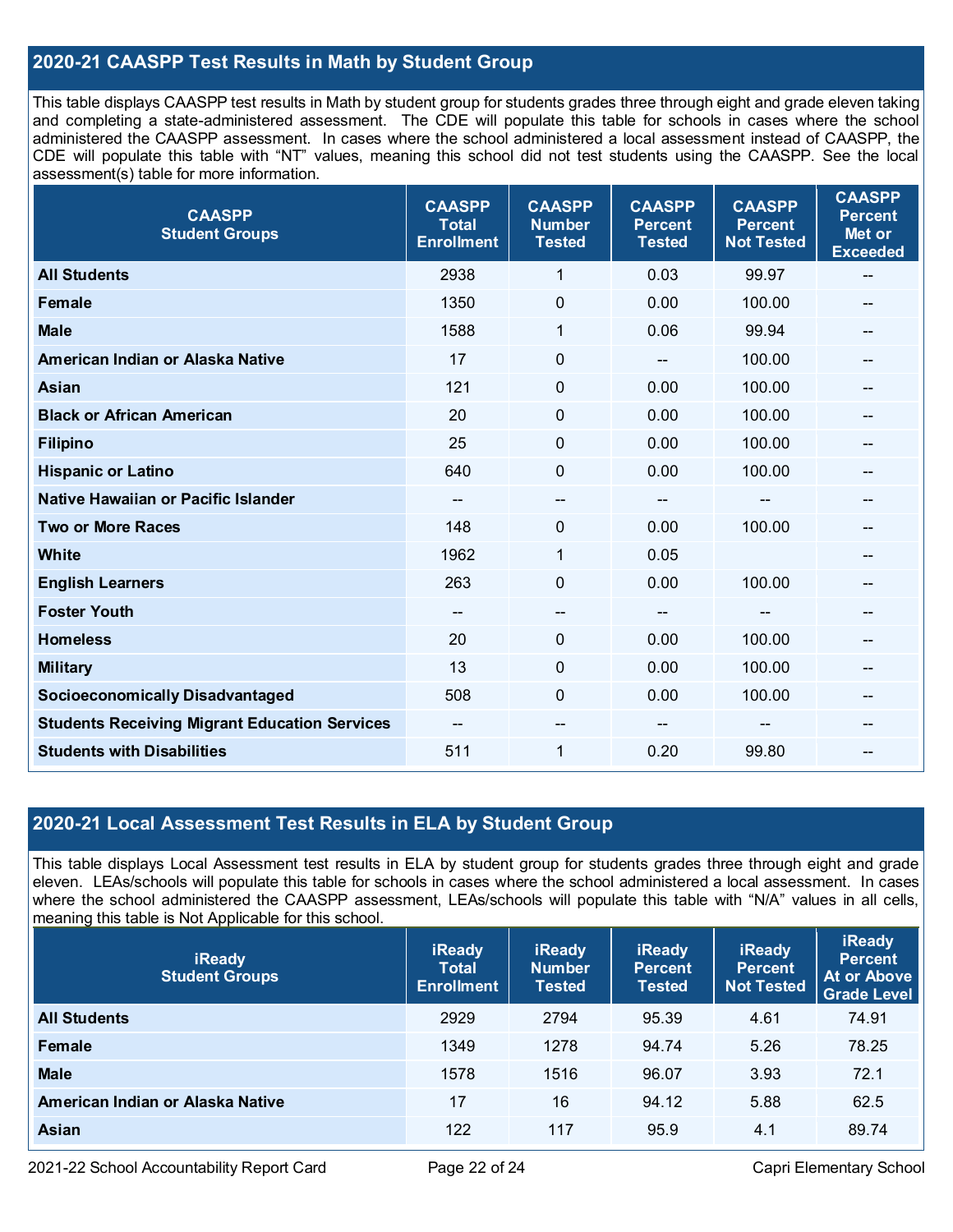| <b>Black or African American</b>                                                           | 20                                               | 18                                            | 90                                             | 10                                                 | 61.11                                                              |  |
|--------------------------------------------------------------------------------------------|--------------------------------------------------|-----------------------------------------------|------------------------------------------------|----------------------------------------------------|--------------------------------------------------------------------|--|
| <b>Filipino</b>                                                                            | 26                                               | 23                                            | 88.46                                          | 11.54                                              | 69.57                                                              |  |
| <b>Hispanic or Latino</b>                                                                  | 638                                              | 609                                           | 95.45                                          | 4.55                                               | 52.38                                                              |  |
| Native Hawaiian or Pacific Islander                                                        | 5                                                | $\overline{4}$                                | --                                             | --                                                 | --                                                                 |  |
| <b>Two or More Races</b>                                                                   | 129                                              | 121                                           | 93.8                                           | 6.2                                                | 81.82                                                              |  |
| <b>White</b>                                                                               | 1954                                             | 1872                                          | 95.8                                           | 4.2                                                | 81.04                                                              |  |
| <b>English Learners</b>                                                                    | 250                                              | 233                                           | 93.2                                           | 6.8                                                | 16.74                                                              |  |
| <b>Homeless</b>                                                                            | 7                                                | 6                                             | --                                             | $-$                                                |                                                                    |  |
| <b>Socioeconomically Disadvantaged</b>                                                     | 382                                              | 354                                           | 92.67                                          | 7.33                                               | 41.81                                                              |  |
| <b>Students Receiving Migrant Education Services</b>                                       | 8                                                | $\overline{7}$                                |                                                | $\qquad \qquad -$                                  | --                                                                 |  |
| <b>Students with Disabilities</b>                                                          | 570                                              | 525                                           | 92.11                                          | 7.89                                               | 47.81                                                              |  |
| <b>STAR</b><br><b>Student Groups</b>                                                       | <b>STAR</b><br><b>Total</b><br><b>Enrollment</b> | <b>STAR</b><br><b>Number</b><br><b>Tested</b> | <b>STAR</b><br><b>Percent</b><br><b>Tested</b> | <b>STAR</b><br><b>Percent</b><br><b>Not Tested</b> | <b>STAR</b><br><b>Percent</b><br>At or Above<br><b>Grade Level</b> |  |
| <b>All Students</b>                                                                        | 2929                                             | 3                                             |                                                |                                                    |                                                                    |  |
| <b>Male</b>                                                                                | 1578                                             | $\mathbf{1}$                                  |                                                | $\qquad \qquad -$                                  | --                                                                 |  |
| <b>Hispanic or Latino</b>                                                                  | 638                                              | $\mathbf{1}$                                  |                                                | $-$                                                | --                                                                 |  |
| <b>Students with Disabilities</b>                                                          | 570                                              | 1                                             | $\qquad \qquad -$                              | $- -$                                              | --                                                                 |  |
| *At or above the grade-level standard in the context of the local assessment administered. |                                                  |                                               |                                                |                                                    |                                                                    |  |

# **2020-21 Local Assessment Test Results in Math by Student Group**

This table displays Local Assessment test results in Math by student group for students grades three through eight and grade eleven. LEAs/schools will populate this table for schools in cases where the school administered a local assessment. In cases where the school administered the CAASPP assessment, LEAs/schools will populate this table with "N/A" values in all cells, meaning this table is Not Applicable for this school.

| <b>iReady</b><br><b>Student Groups</b> | <b>iReady</b><br><b>Total</b><br><b>Enrollment</b> | <b>iReady</b><br><b>Number</b><br><b>Tested</b> | <b>iReady</b><br><b>Percent</b><br><b>Tested</b> | <b>iReady</b><br><b>Percent</b><br><b>Not Tested</b> | <b>iReady</b><br><b>Percent</b><br><b>At or Above</b><br><b>Grade Level</b> |
|----------------------------------------|----------------------------------------------------|-------------------------------------------------|--------------------------------------------------|------------------------------------------------------|-----------------------------------------------------------------------------|
| <b>All Students</b>                    | 2929                                               | 2812                                            | 96.01                                            | 3.99                                                 | 58.78                                                                       |
| Female                                 | 1349                                               | 1285                                            | 95.26                                            | 4.74                                                 | 54.94                                                                       |
| <b>Male</b>                            | 1578                                               | 1527                                            | 96.77                                            | 3.23                                                 | 62.02                                                                       |
| American Indian or Alaska Native       | 17                                                 | 17                                              | 100                                              |                                                      | 35.29                                                                       |
| Asian                                  | 122                                                | 118                                             | 96.72                                            | 3.28                                                 | 77.97                                                                       |
| <b>Black or African American</b>       | 20                                                 | 18                                              | 90                                               | 10                                                   | 38.89                                                                       |
| <b>Filipino</b>                        | 26                                                 | 23                                              | 88.46                                            | 11.54                                                | 56.52                                                                       |
| <b>Hispanic or Latino</b>              | 638                                                | 622                                             | 97.49                                            | 2.51                                                 | 34.08                                                                       |
| Native Hawaiian or Pacific Islander    | 5                                                  | 4                                               | $\overline{\phantom{m}}$                         | --                                                   | --                                                                          |
| <b>Two or More Races</b>               | 129                                                | 123                                             | 95.35                                            | 4.65                                                 | 68.29                                                                       |
| White                                  | 1954                                               | 1872                                            | 95.8                                             | 4.2                                                  | 65.49                                                                       |
| <b>English Learners</b>                | 250                                                | 239                                             | 95.6                                             | 4.4                                                  | 12.13                                                                       |
| <b>Homeless</b>                        | 7                                                  | 6                                               | $- -$                                            | --                                                   | --                                                                          |